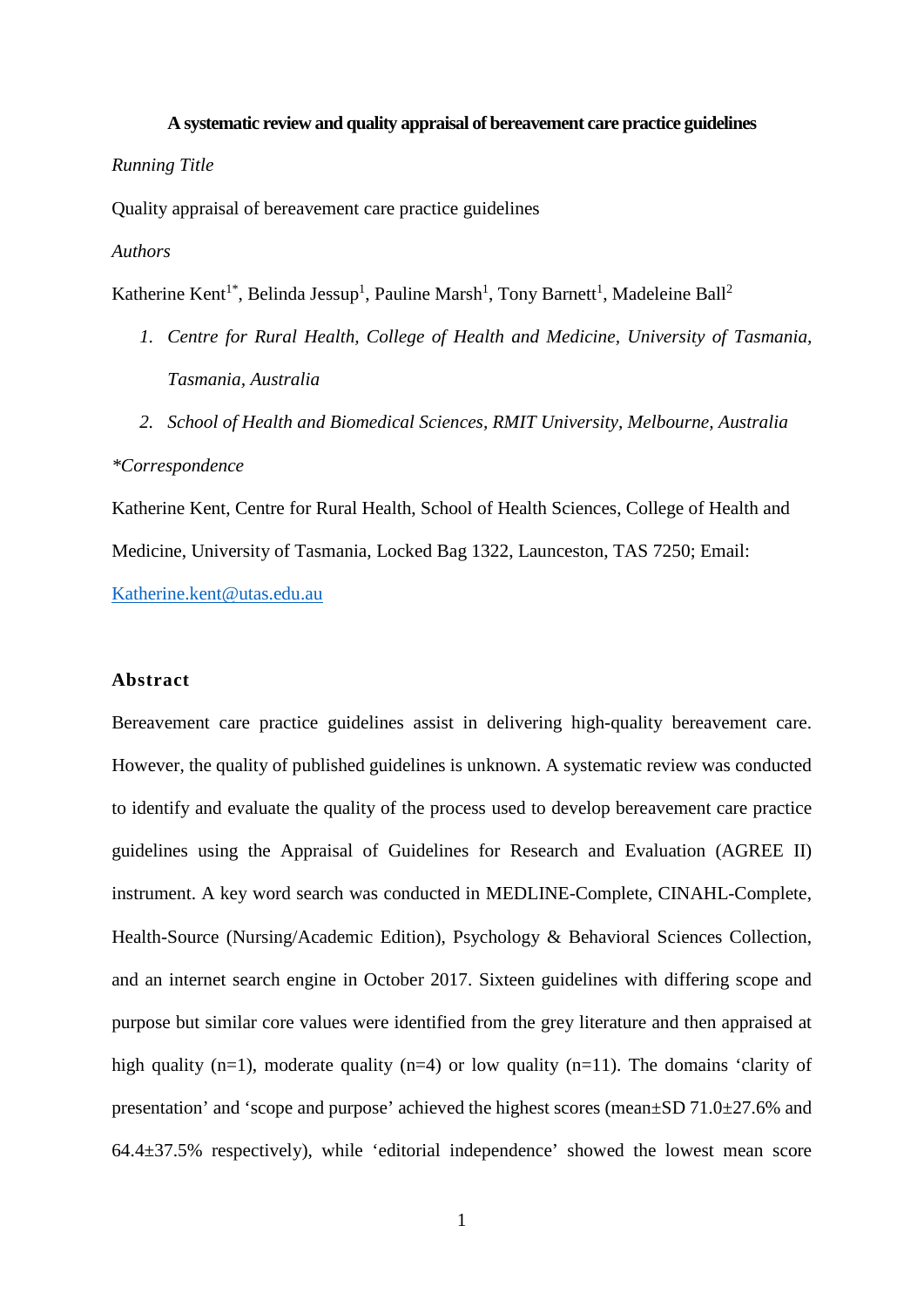$(9.2\pm13.3\%)$ . While few of the bereavement care practice guidelines met the AGREE II quality standards related to their development process, neither the quality of the content of each guideline or the in-context application was assessed by the AGREE II instrument. Ongoing development of practice guidelines may benefit from consideration and application of the framework outlined in the AGREE II or similar appraisal instrument.

#### *Keywords*

bereavement, grief, bereavement care, clinical practice guidelines, systematic review, agree II instrument, evaluation

# **Introduction**

Grief and bereavement are natural and universal human experiences, which occur before, during and after a significant person in someone's life dies <sup>1</sup>. However, just as the circumstances surrounding every death are varied, each individual can experience bereavement in different ways, which may reflect the nature of the death, their relationships, their social supports and cultural context<sup>2</sup>. Most people find ways to deal with grief and bereavement over time, with the needs of bereaved individuals largely met through obtaining support within their existing networks such as family and friends. However, a proportion of bereaved individuals experience complicated grief, or Prolonged Grief Disorder, which can interfere with normal daily functions<sup>3</sup> and is recognized as an intense psychological illness that requires professional interventions<sup>4</sup>. There is no one size fits all approach to bereavement care, and care is usually provided through both informal and formal approaches that may be delivered by one or an array of health or community care practitioners<sup>5</sup>. It has long been recognized that the provision of bereavement care is multi-faceted, often involving families, friends, health care professionals, bereavement support groups and the wider community<sup>6</sup>.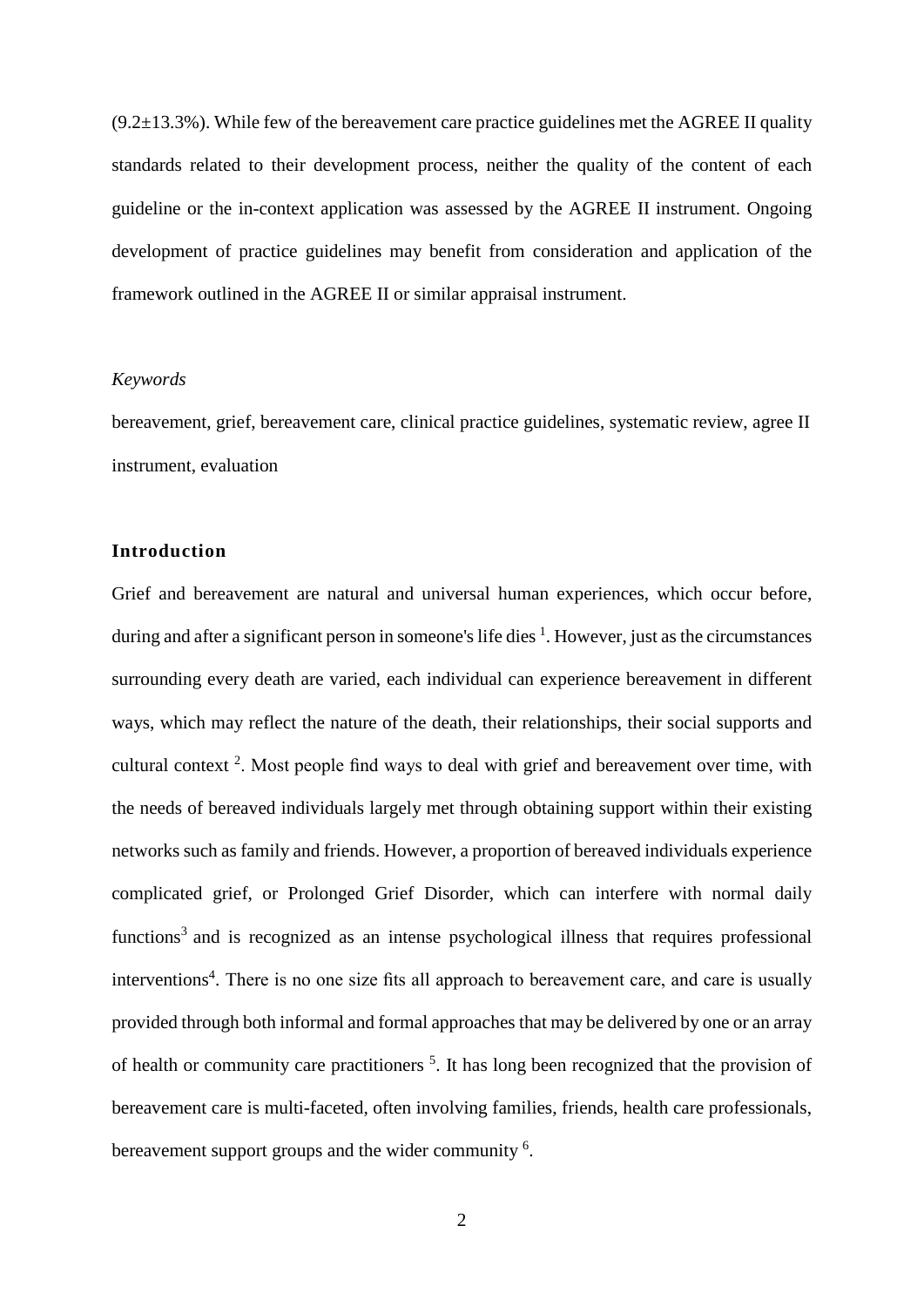In the area of health and medicine, practice guidelines are decision-making aids that are developed for application when caring for an individual in a preventive, diagnostic, therapeutic and/or palliative setting <sup>7</sup>. Ideally practice guidelines are systematically developed using an evidence-based approach, are person-centered and implemented to ensure that ethical standards are upheld in clinical settings, in order to protect people from harm and improve health outcomes <sup>8</sup>. Further, they may assist with health policy formation at the system level and guide service improvements, or be used to assess the quality of existing services by establishing a minimum standard for an individual practitioner or service <sup>5</sup>. Bereavement care practice guidelines can therefore be interpreted as clinical tools orstatements of principles that influence the development and provision of bereavement care<sup>5</sup>. In the context of the multi-faceted nature of bereavement care, guidelines can also provide a basis for uniting and coordinating a range of bereavement care providers and facilitating a variety of services to achieve and maintain consistent service provision<sup>5</sup>.

Although bereavement care practice guidelines are developed to support the delivery of high-quality care to bereaved individuals, no standardised process has been adopted for either the development, or evaluation of existing tools. Guidelines developed without rigorous criteria can undermine the credibility of the authoring organization and may "be more harmful than beneficial" 9pg124. A further complication is that the bereavement care sector comprises a broad range of individuals, organisations, and services which may require context specific practice guidelines. Consequently, bereavement care practice guidelines have been, and need to be, developed in consideration of the target audience and context in mind. The differences in available practice guidelines may therefore reflect the prominent values and the evidencebase relevant to their authors and apply specifically to the setting for which they were developed<sup>7</sup>. Regardless of such individuality or the setting for which they were developed, it is important to identify high quality, trustworthy practice guidelines to confidently recommend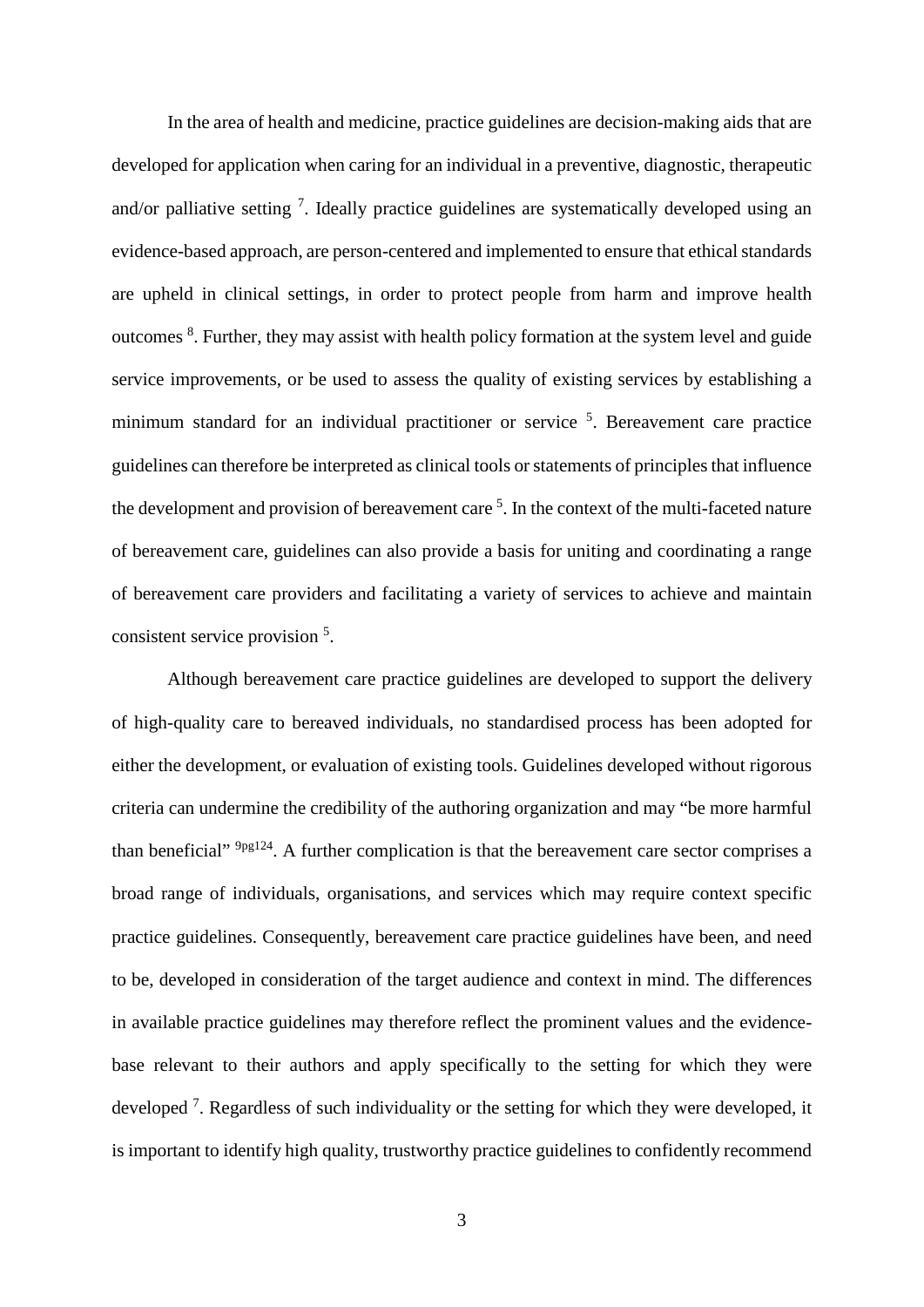their application for improving health care quality and health outcomes in the bereavement care sector <sup>8</sup>. Since the quality of the development of these guidelines may vary considerably, a strategy is needed to help choose which guidelines should be selected for adoption and use. One way to determine the quality of bereavement care practice guidelines is to appraise the processes used in their development.

The Appraisal of Guidelines for Research and Evaluation II (AGREE II) instrument is an internationally recognized tool reported to be valid and reliable  $10$ . There are many practice guideline appraisal tools available, which differ according the type of quality appraisal outcome required. However, the AGREE II is among the most comprehensive and widely utilized guideline appraisal tools  $11$ , with at least 10 other guideline appraisal tools reporting that the AGREE II instrument informed their development  $\frac{11}{11}$ . Quality appraisal of practice guidelines in other health-related fields reveals that guidelines often vary widely in quality <sup>10</sup>, which may reflect poor development processes. However, systematic identification and quality appraisal of bereavement care practice guidelines has not yet been attempted, despite the positive implications the findings may have for bereavement care practice. The AGREE II provides important information on whether a guideline is a reliable basis for application in clinical practice 12.

Through the 'Better Access to Palliative Care Project' in Tasmania, Australia a regional bereavement care network was established <sup>13</sup>**.** The network consisted of a broad range of bereavement care providers who identified that guidelines or standards for the delivery of quality care would be useful to their practice. The aim of this review was therefore to identify and evaluate the quality of existing bereavement care practice guidelines to inform this process. A systematic review was conducted to: (1) generate a list of current bereavement care practice guidelines; and (2) to evaluate the quality of their development using the AGREE II.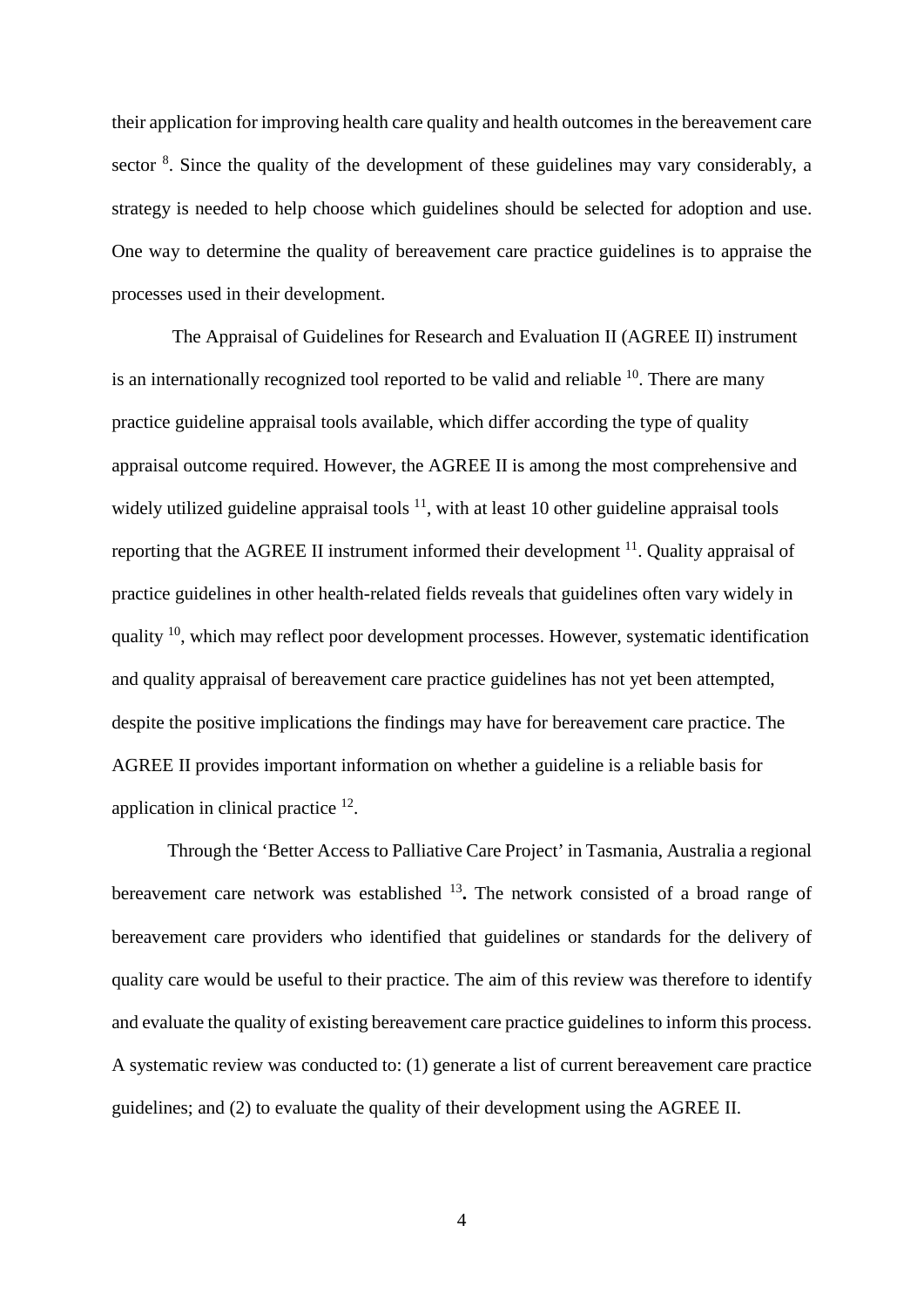### **Methods**

#### *Literature Search*

The research question guiding the literature search was "What is the quality of current bereavement care practice guidelines?". Whilst the term 'practice guidelines' is used throughout this review, the term was regarded as synonymous with the following: clinical guidelines, standards, charters, guidelines, or principles, with each phrase changing depending on the setting.

A detailed literature search was conducted in October 2017 to identify published (e.g. academic and professional journals) and non-published or grey literature (e.g. government reports, websites). This included the following steps:

- A search in academic databases MEDLINE Complete, CINAHL Complete, Health Source: Nursing/Academic Edition, Psychology and Behavioral Sciences Collection using the following key word search terms: (bereavement or grief) AND (clinical practice guideline OR value OR principle OR standard of care OR charter OR guideline OR quality assurance OR professional practice OR practice guideline);
- A search (using the same key word search terms) via an internet search engine [\(www.google.com\)](http://www.google.com/) and a dedicated search in relevant websites;
- A manual search of the reference lists and bibliographies of articles retrieved to locate additional literature.

Identified literature were exported into a dedicated Endnote Library established for this study (Endnote version X8, Thomson Reuters, 2017). The document titles, abstracts and full texts were screened against the inclusion/exclusion criteria. Articles were considered for inclusion if the full text was available and written in English (due to a lack of translational resources). The key inclusion criteria for articles was any information relating to the development, application or evaluation of bereavement care practice guidelines. Articles were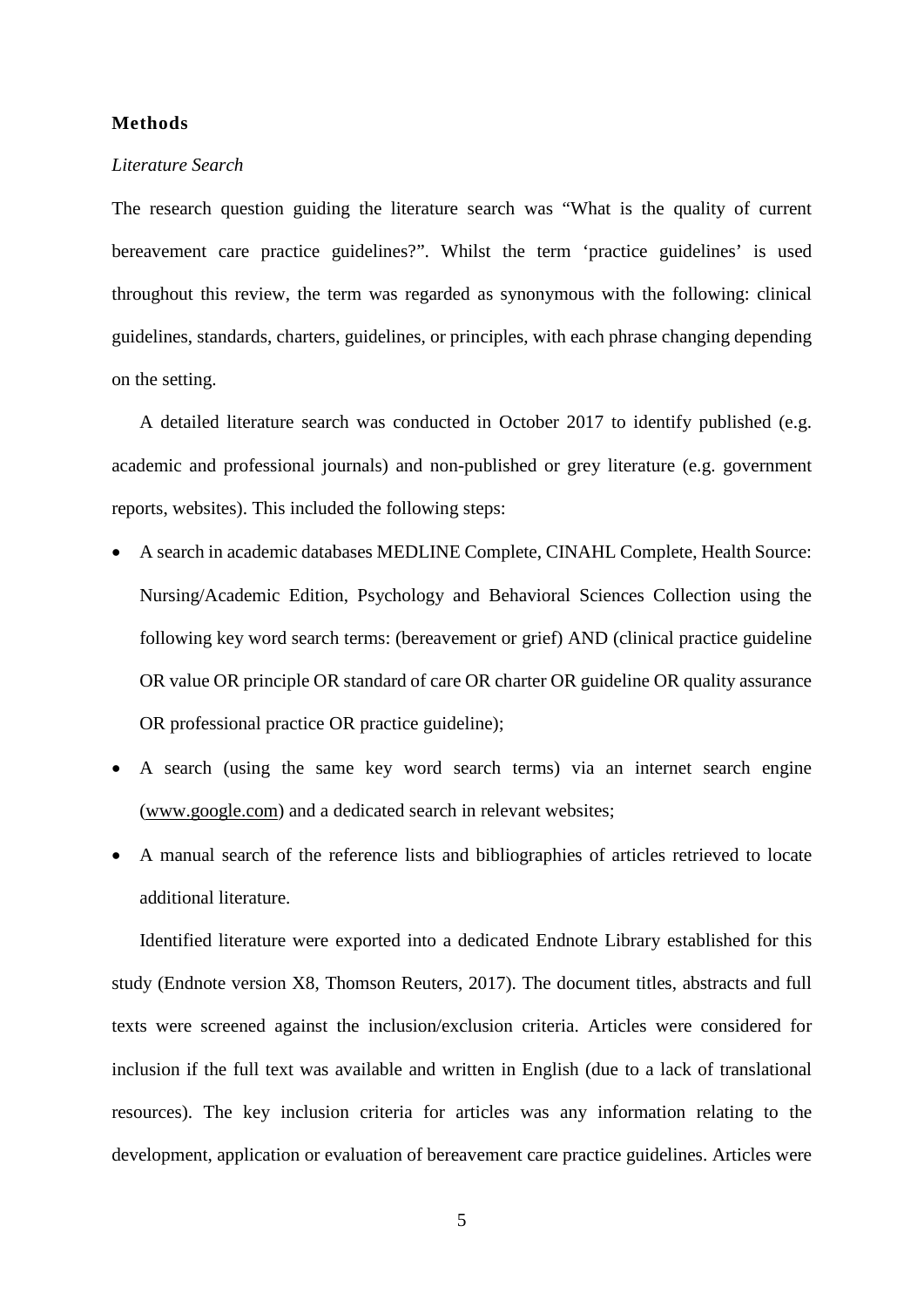excluded if they described palliative care guidelines that contained only a subsection or statement on bereavement care, due to the lack of detail on the provision of bereavement care specifically.

# **[INSERT FIGURE 1 NEAR HERE]**

The search (overview in Figure 1) identified 2,759 articles, from which 881 duplicates were removed. Screening of titles identified 69 articles for potential inclusion relating to the development or application of bereavement care practice guidelines in any setting. After full text retrieval and evaluation against the inclusion/exclusion criteria, a total of 19 articles were included in the final review. This included 16 practice guidelines found within the grey literature and 3 scholarly articles. The purpose and setting of each bereavement care guideline were identified and the values and principles of each guideline extracted and compared. Relevant data is presented in Table 2 with an accompanying narrative synthesis.

#### *Quality Appraisal using AGREE II instrument*

# **[INSERT TABLE 1 NEAR HERE]**

Systematic evaluation of the quality of development of each bereavement care practice guideline was made using the AGREE II instrument (Table  $1$ )<sup>10</sup>. The AGREE II instrument was selected as an appropriate tool for appraising the development of bereavement care practice guidelines given that it has been applied in similar palliative and health care-related fields  $14-17$ . This evaluation instrument focusses on the process used to develop the guideline rather than the specific content within each guideline  $16$ . The AGREE II instrument consists of 6 domains: Scope and Purpose (items 1–3); Stakeholder Involvement (items 4–6); Rigor of Development (items 7–14); Clarity of Presentation (items 15–17); Applicability (items 18–21); and Editorial Independence (items 22-23). An additional two-question 'overall guideline assessment' asks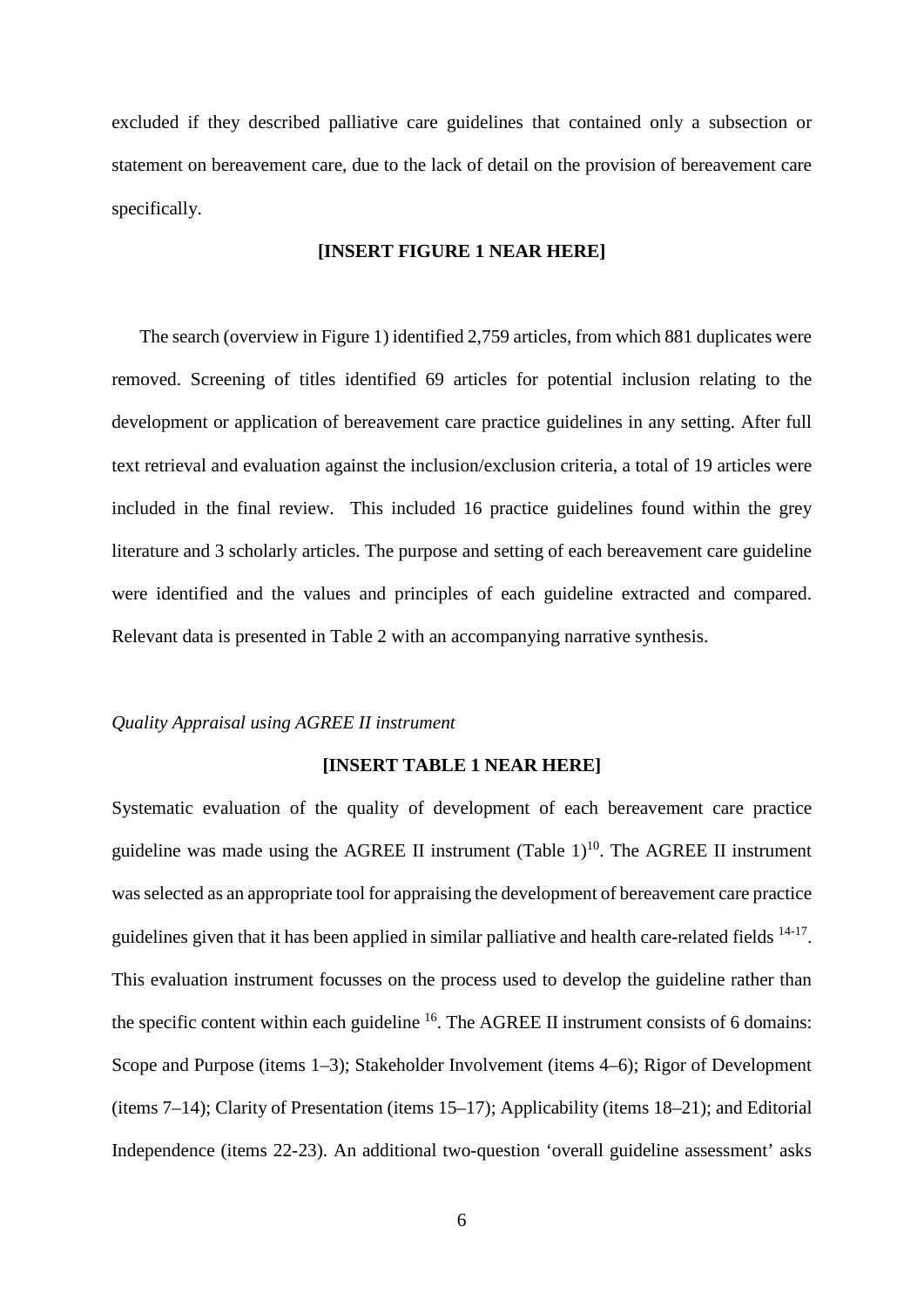the reviewer to judge the overall quality and indicate whether they would recommend the guideline for use.

After completing the AGREE II online training tools and studying the user manual<sup>18,19</sup>, two reviewers scored each guideline independently. Both reviewers rated all 23 items (Table 1) for each guideline according to a 7-point scale ranging from 1 (strongly disagree, indicating no relevant information is provided) to 7 (strongly agree, indicating the quality of reporting is exceptional). Both reviewers also completed the additional 'overall guideline assessment', rating the overall quality of the guidelines with a score between one and seven, and indicated if they would recommend the guideline for use based on the development process evaluation by responding 'yes', 'yes with modifications' or 'no'.

Given the subjective determination used by the AGREE II tool to identify if the guideline should be recommended for use, the present study chose to adopt further calculations in an effort to provide further rigor to the assessment process. These additional calculations mirror the steps taken in other studies that have similarly used the AGREE II tool to appraise the guideline development process 10,20. Item scores from each reviewer were entered independently and collated in a Microsoft Excel 2017 spreadsheet. The final scores for each domain were calculated by summing the item scores within each domain from both reviewers and scaling the total as a percentage of the maximum possible score for that domain  $10,20$ . Domain scores were categorized as good  $(\geq 80\%)$ , acceptable  $(60-79\%)$ , low  $(40-59\%)$  or very low  $( $40\%$ )<sup>10</sup>$ . The mean (and standard deviation) was calculated for a 'total guideline score' for every practice guideline in addition to the 'total domain score' for each domain, to highlight where individual guidelines performed well overall, and to identify any consistency or variability among domains for guidelines <sup>20</sup>The overall quality of each guideline was evaluated using a threshold of 60% for the final score of each domain<sup>20</sup>. High quality was defined when 5 or more domains scored >60%, average quality when 3 or 4 domains scored >60% and low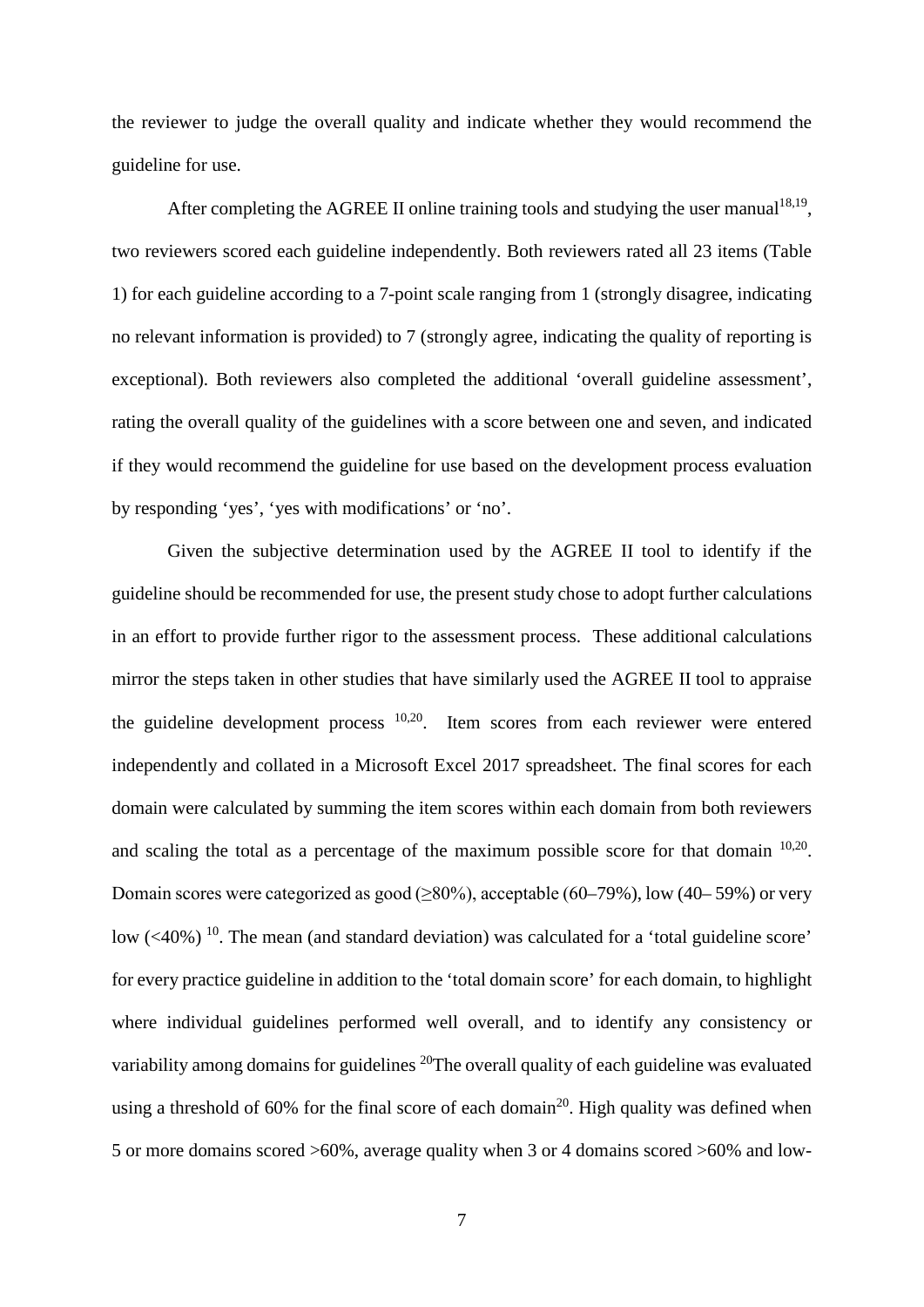quality when  $\leq$ 2 domains scored >60% <sup>20</sup>. Finally, inter-rater reliability (agreement between the two reviewers' item scores) was calculated using the (Two-Way Random) intraclass correlation coefficient (ICC) with SPSS software (SPSS version 23.0; IBM Corporation, Somers, NY, USA). Agreement was described as follows: <0.20 poor; 0.21-0.40 fair; 0.41-0.60 moderate; 0.61-0.80 good; 0.81-1.00 very good 20.

### **Results**

#### **[INSERT TABLE 2 NEAR HERE]**

A total of 19 articles and guidelines were included in this review, comprising three articles sourced from academic database search  $21-23$  and sixteen practice guidelines retrieved from the grey literature (Table 2). 24-39

## *Academic database search*

Three articles were identified that discussed the development, application or evaluation of bereavement care practice guidelines. One journal article  $2<sup>1</sup>$  detailed the methods for the development of national level bereavement care guidelines. The authors described the consultative approach used in development and the framework used to structure the practice guidelines. The associated guideline document  $31$  was located in the grey literature search and reviewed. The two remaining articles  $22,23$  were editorials that promoted and briefly described the development of bereavement care guidelines. These were later reviewed after retrieval through the grey literature search <sup>24,34</sup>. Therefore, the search of academic electronic databases did not yield any bereavement care practice guidelines that were not identified in the grey literature search.

#### *Bereavement Care Practice Guidelines*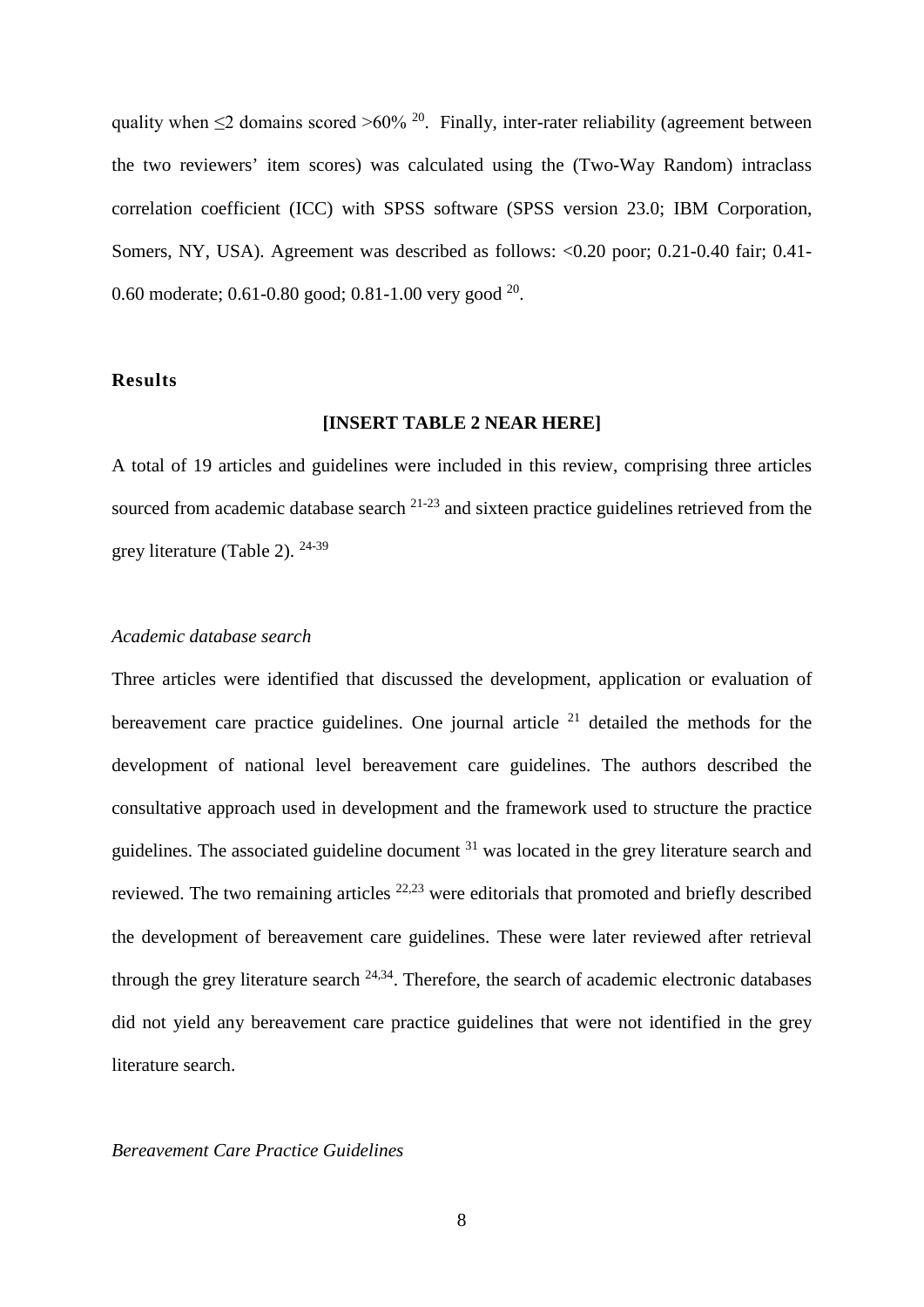Sixteen guidelines were identified from the grey literature search. The practice guidelines were from six Western countries (Table 2) including the UK (n=6), Australia (n=4), Ireland (n=2), the USA  $(n=2)$ , Canada  $(n=1)$ , and New Zealand  $(n=1)$ . The purpose and scope of the guidelines varied depending on their intended audience, with eight organizational 26,27,29,32,35,37-  $39$ , one regional  $30$ , and seven national level  $24,25,28,31,33,34,36$  guidelines identified (Table 2). The national-level guidelines 24,25,28,31,33,34,36 were comprehensive documents that aimed to provide broad guidance for improving service provision  $25$ , including resource allocation  $24$  and improving access to services. An additional aim was to maximize coordination between service providers  $31$  and improve training and support for those delivering care  $25$ . The regional level guideline <sup>30</sup> was written for a network of several organisations in one geographical region and aimed to unite service providers. The organizational level guidelines<sup>26,27,29,32,35,37-39</sup> included organizations such as hospitals, bereavement support organisations and charities. These guidelines were found to include aspirational and unifying statements regarding how such organisations would provide high-quality, consistent bereavement care  $35$ , and provided guidance directed at staff roles and operational policies and procedures to manage the delivery of bereavement care 38.

Similar core values and principles were identified across the bereavement care practice guidelines. Common values included working with respect and integrity  $24,30,35$ , and providing dignity to bereaved individuals <sup>25,26</sup>. Common principles of bereavement care included striving to provide high-quality  $24,39$ , collaborative  $24,28,39$ , accessible  $31,37$  and adequately resourced care  $39$ . Additionally, safety for staff  $26,31$ , ethical care provision  $24,29$ , and ongoing monitoring and evaluation of service delivery 24,25 were identified as priorities.

# *Quality Appraisal*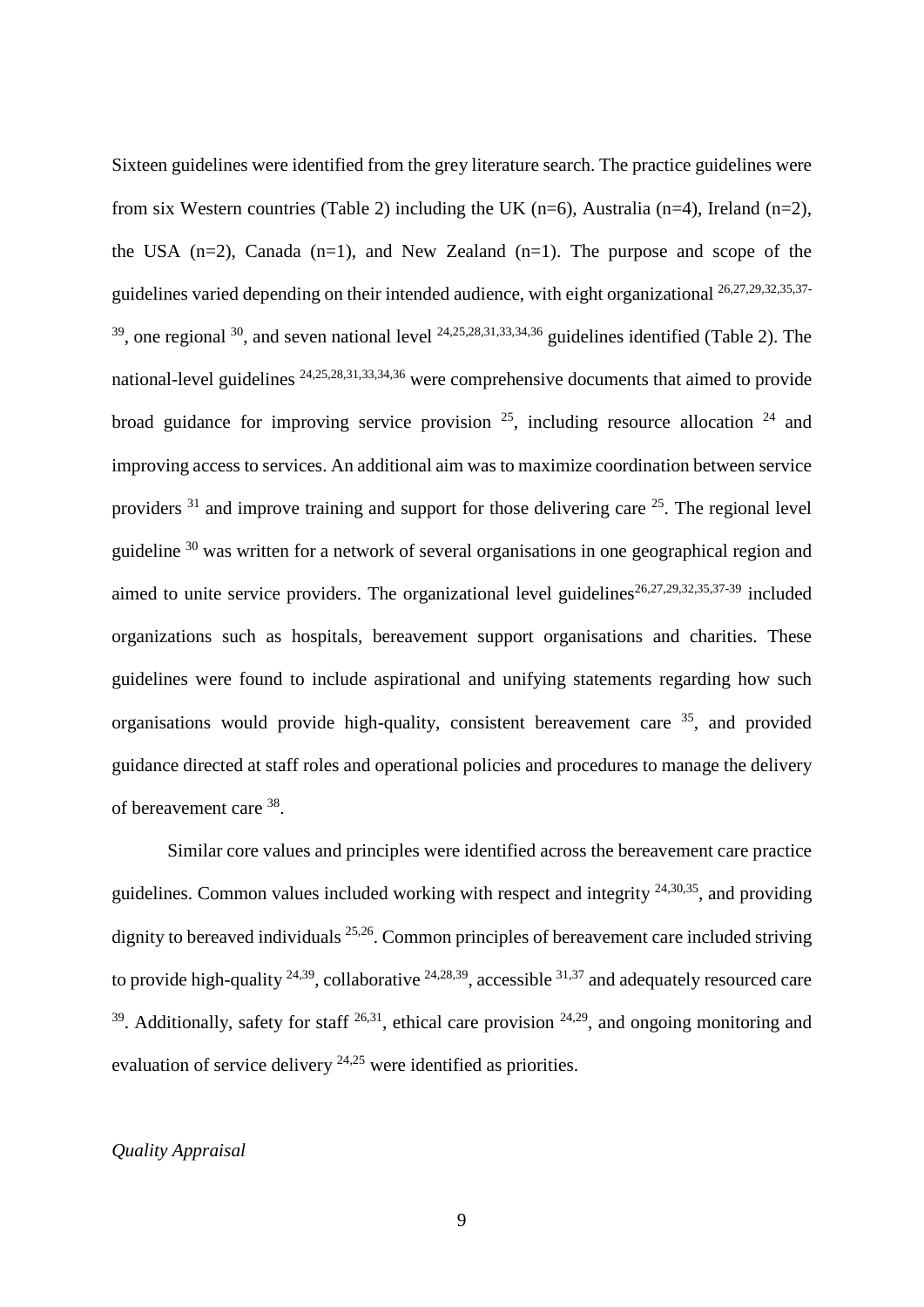The results of the quality appraisal using the AGREE II instrument for each guideline are shown in Table 3, including a 'total guideline score' for every practice guideline and the 'total domain score', in addition to both individual reviewer's recommendations for use for each of the 16 guidelines. There was complete agreement between the two reviewers about recommending the guidelines for use (Table 3). Both reviewers recommended three guidelines  $26,29,31$  as suitable for use based on their development process. The reviewers recommended a further five guidelines 25,28,30,32,39 were recommended for use following some modifications relating to the domains in which they achieved low or very low scores. The remaining eight guidelines 24,27,33-38 were not recommended for use by reviewers based on their development process.

# **[INSERT TABLE 3 NEAR HERE]**

According to the additional calculations conducted as part of this study, only one of the 16 guidelines reached a high level of overall quality<sup>31</sup>, having at least five domain scores higher than 60%. This guideline achieved the highest total guideline score (mean±standard deviation (SD) 76.9+29.0%). A further four guidelines reached an average level of quality  $25,26,29,30$ , with either three or four domains scoring >60%. The total guideline score means for these average quality guidelines ranged from  $46.2 \pm 29.7\%$  to  $66.6 \pm 35.8\%$ . The remaining eleven guidelines <sup>24,27,28,32-39</sup> were found to be of low quality, with  $\leq$  domain scores higher than 60% (total guideline score mean±SD ranging from 10.9+18.4% to 54.334.8%).

Large variability was evident across domain scores for each guideline, with scores ranging between 0% and 100%. The highest variability amongst individual domain scores was 40.8% <sup>28</sup>, and the lowest variability was 4.5% <sup>36</sup>. When comparing the scores of each domain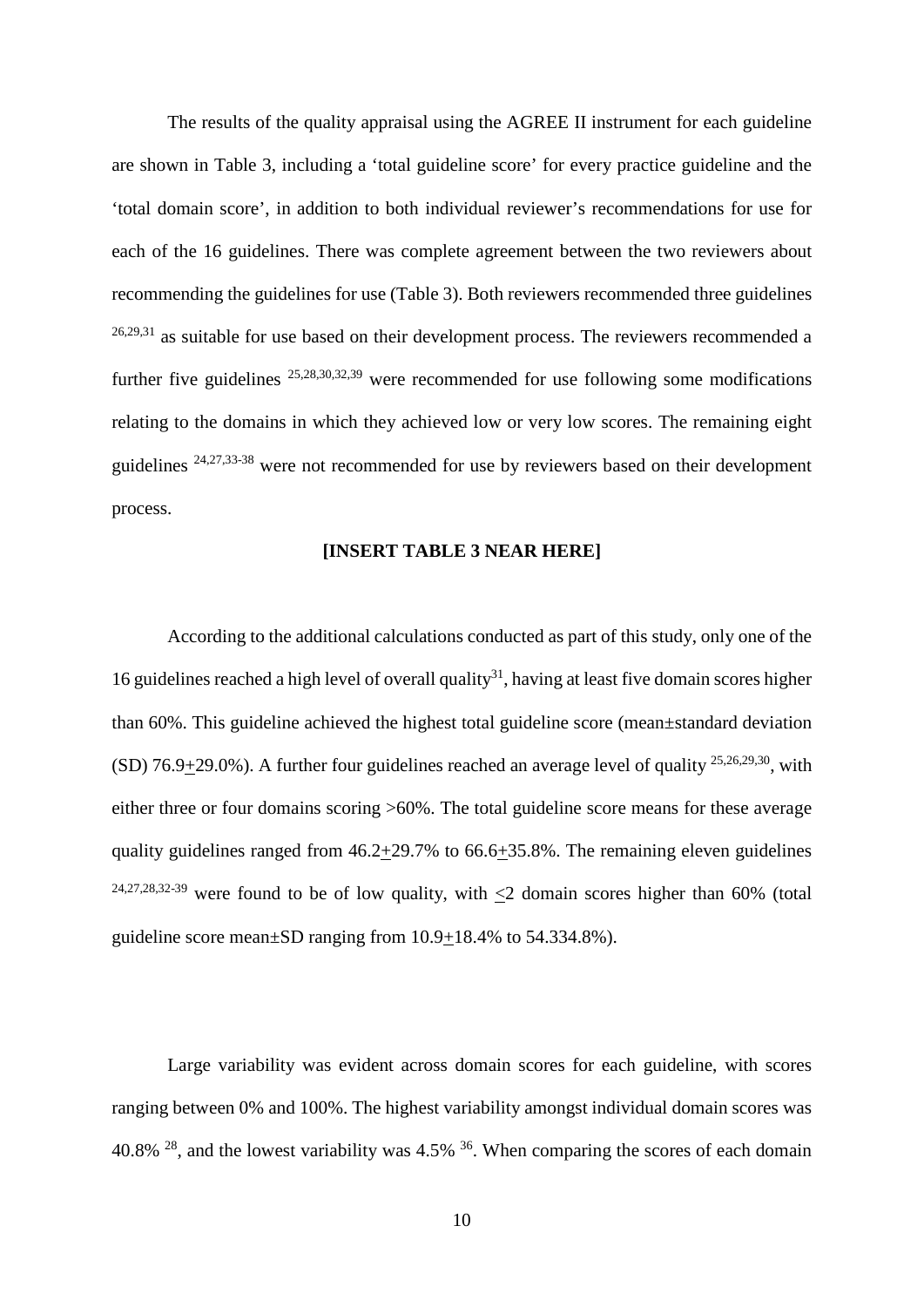across guidelines, domain 1 (Scope and Purpose) achieved the second-highest total domain score (67.4 $\pm$ 37.5%). Five guidelines achieved the highest possible score of 100.0% <sup>28,30,31,38,39</sup> on this domain, while four guidelines scored very low  $33-36$ . The total domain 2 score mean (Stakeholder Involvement) was low  $(42.1+25.2\%)$ , with guidelines ranged from 2.8% <sup>33</sup> to 91.7% <sup>31</sup>. Domain 3 (Rigor of Development) had the second-lowest total domain score mean  $(20.6+26.4\%)$ . Hudson et al., <sup>31</sup> achieved the highest score of 82.3% (good) for domain 3, with four guidelines 33-35,37 awarded the lowest possible score of 0%. Domain 4 (Clarity of Presentation) achieved the highest score with total domain score mean $\pm$ SD of 71.0 $\pm$ 27.6%, but a range from  $28-32$  16.7% (very low)  $36$  to 100% (good)  $28-32$ . The total score mean of domain 5 (Applicability) was  $32.3\% + 23.7\%$ , ranging from 70.8% <sup>30</sup>(acceptable) to 0% (very low)<sup>34,35</sup>. Domain 6 (Editorial Independence) was found to have the lowest total domain score mean of 9.2±13.3%.,and all 16 guidelines had very low scores, with 10 guidelines failing to achieve any score (0%) on this domain 26-28,30,33-35,37-39. Inter-rater reliability analysis revealed very good agreement between the two reviewers for all guidelines (ICC range 0.895-0.990) (Table 3

Comparison of the assessment of the overall quality of the guidelines made using the AGREE II tool against the additional calculations of quality showed that most guidelines were scored similarly. For example, most "Low" scoring guidelines were not recommended for used<sup>27,33-38</sup>, however some would be recommended after modification  $25,28,32,39$ . Likewise, three "Average" and "High" scored guidelines were recommended for use without modification<sup>26,29,31</sup>, whilst it is suggested two others require modification  $25,30$  before application.

## **Discussion**

To the best of our knowledge, this review is the first systematic identification and quality appraisal of bereavement care practice guideline development. Overall, there is little literature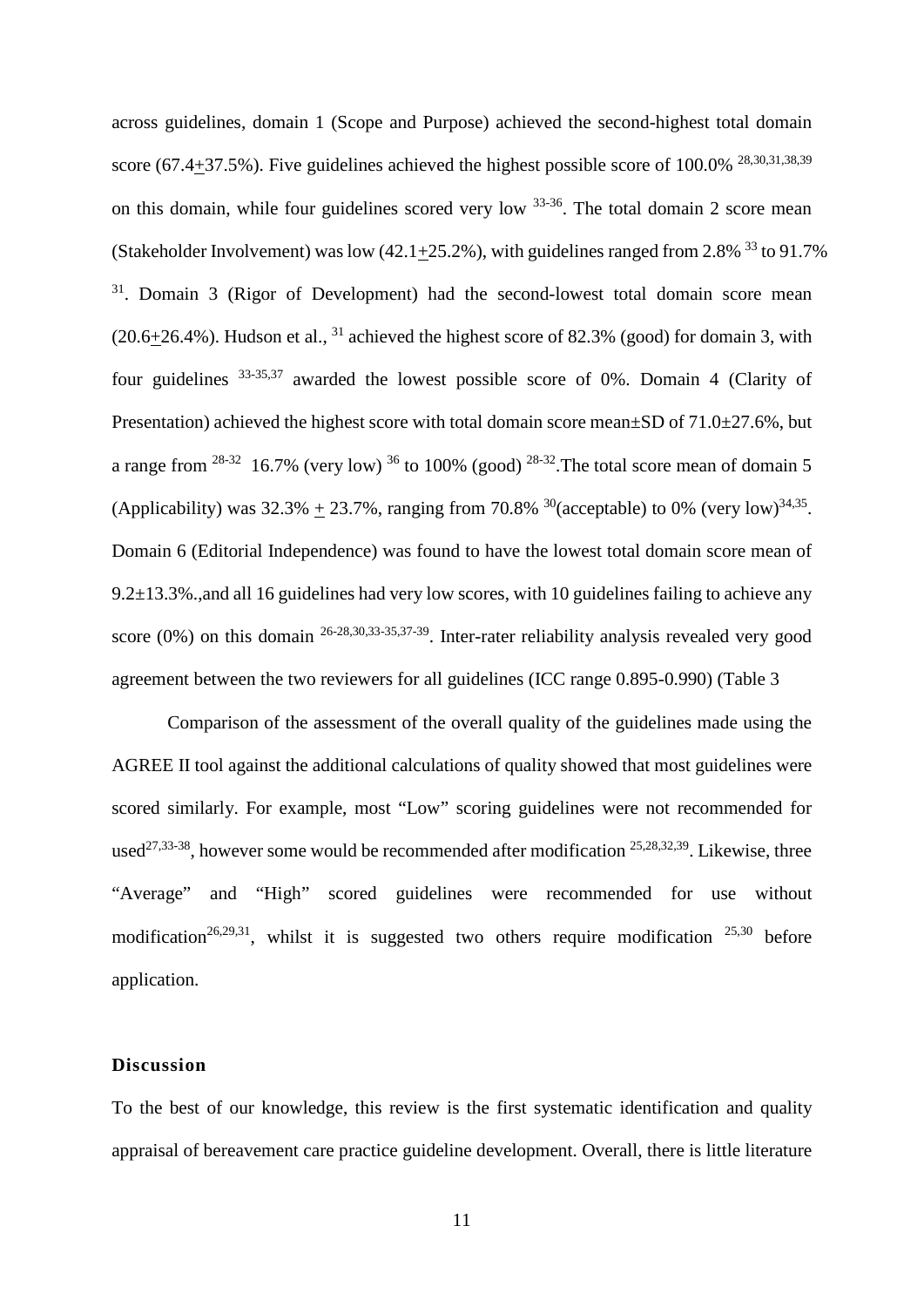from academic databases regarding the development or application of bereavement care practice guidelines, with the all bereavement care practice guidelines being identified from the grey literature. Other evaluations of clinical practice guidelines have also highlighted the importance of a comprehensive grey literature search strategy to source guidelines in multidisciplinary fields<sup>16</sup>. The practice guidelines identified specifically for bereavement care were all developed in Western countries. Each had a slightly different scope and target audience reflecting the wide breadth of people and organisations involved in the provision of bereavement care. However, common values and principles were evident across the guidelines, highlighting the shared aspirations of bereavement care providers to improve bereavement care services and to enhance outcomes for all bereaved individuals. A strong consensus regarding the shared values and principles across the guidelines reviewed clearly support the intent to establish a consistent set of standards in the delivery of safe, ethical and appropriate delivery of bereavement care. In the future, these shared values and principles may be used to build consensus between bereavement care providers at an international level.

Despite consistency in shared values and principles across the bereavement care practice guidelines reviewed, few met the quality standards for their development process as described by the AGREE II instrument. Our review identified a large variation in quality of guidelines across all six domains, which is consistent with other clinical practice guideline reviews when guidelines are sourced from predominantly from grey literature sources <sup>16,40</sup>. Only one identified bereavement care practice guideline showed high quality overall, and only three were recommended for use (according to the AGREE II instrument) without modification. A further five guidelines were reviewed and assessed as useful with modification, which is a practical finding given that partial revision or updating of guidelines may be more feasible than developing new guidelines<sup>41</sup>. Additionally, these suggestions are subjective recommendations and based on an assessment of the processes used to develop the guidelines, they may not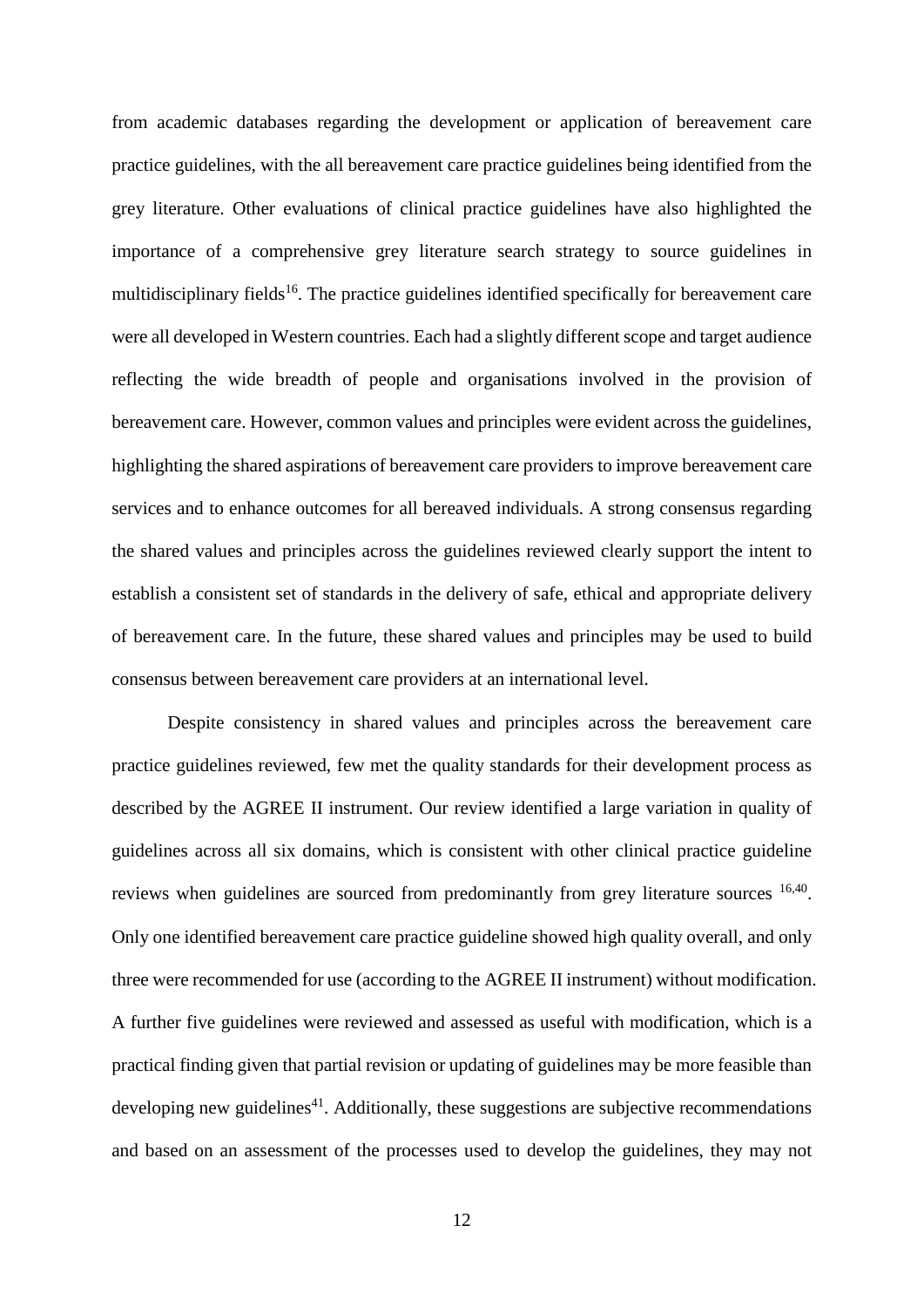accurately reflect the suitability of the content presented within each guideline, which may still be suitable for the context for which it was developed.

Despite the overall quality of guidelines being quite poor, high scores in the domains relating to the 'clarity of presentation' and 'scope and purpose' were consistently observed, indicating that most guidelines had a specific and targeted purpose and were clearly written. Brouwers et al.<sup>42</sup> identified that the high scores for the domain 'clarity of presentation' is supported by guidelines giving clear summaries of unambiguous recommendations and offering several clearly described management options. The high scores in these domains supports the usefulness and practical application of the guidelines and is a strength of current bereavement care practice guidelines.

In line with other reviews of clinical practice guidelines<sup>40</sup>, a large variability was evident across domain scores in many guidelines included this review, indicating they scored well in some domains, but poorly in others. For example, one overall high-scoring bereavement care practice guideline <sup>31</sup> achieved a 'very low' score in one domain (editorial independence). Editorial independence has historically been the weakest scoring domain in guideline development  $43$ , yet could be improved simply by the authors clearly stating independence from their funding body and declaring any competing interests. This finding is in accordance with a recent review which determined when applying the AGREE II tool to evaluate practice guidelines, the items related to editorial independence of authors appear to have the greatest influence on the overall assessment of guideline quality and recommendations for use 12. Another review of medicine-related clinical practice guidelines identified that information on conflicts of interest was provided in fewer than half of the guidelines identified 44. While a high level of objectivity and declaration of conflicts of interest in bereavement care practice guidelines may not be a priority in all settings, guideline

13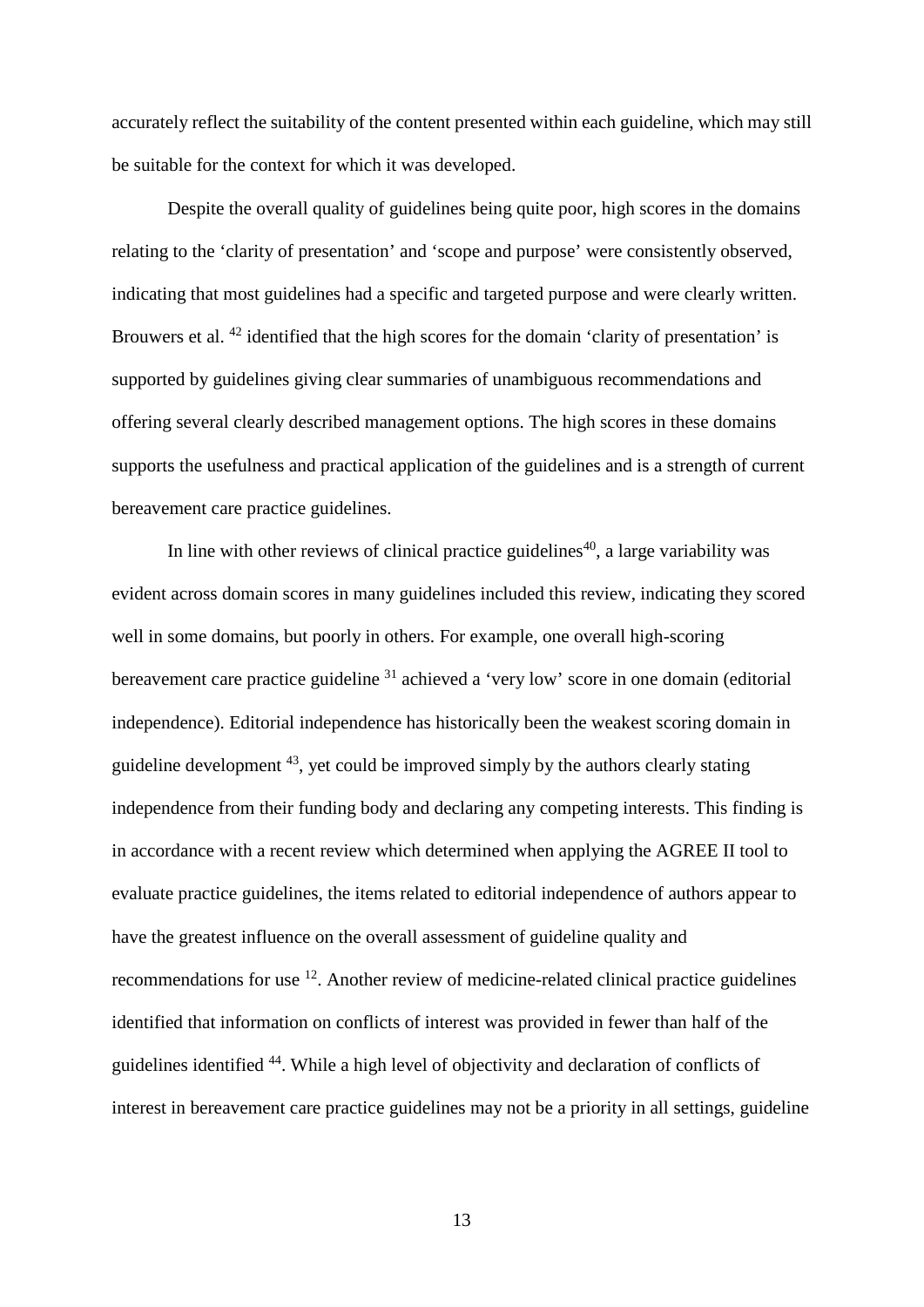users may need to discern whether this affects the trustworthiness of the guideline for their intended use.

Other guidelines were found to have scored<sup>24,33-36</sup> 'low' or 'very low' across all domains, suggesting that more generalized improvement is required across a variety of domains to improve their overall AGREE II score, and hence allow their application to bereavement care service provision. Interestingly, the guidelines which received the lowest quality appraisal 35,36 were generally from smaller networks or organisations, whereas wellsupported and funded national level guidelines  $29,31$  scored more highly. This may reflect differences in the level of funding, time and academic resources available within organisations to undertake the rigorous development of bereavement care guidelines. For example, one bereavement care charter for a charity <sup>35</sup> was reportedly developed based on professional opinion and anecdotal experience: "They [children and their families] have told us what they need to rebuild their lives and face the future with hope"  $35$  (pg 1). Conversely, another practice guideline was thoroughly researched and evidence-based: "[These standards were developed using a] review of international evidence on the impact of bereavement and bereavement interventions"  $31$  (pg. 6). The bereavement care practice guidelines for more informal care provision may score lower using the AGREE II quality appraisal instrument, despite sharing the common values and principles with a higher scoring document. It is important to note that while several of the guidelines developed for smaller networks and organisations scored poorly, their merit should not be questioned out of context, as the guideline may well be appropriate for its intended purpose. Further evaluation of the quality of the content presented in each guideline is needed to understand further how the currently available bereavement care guidelines can support and guide best practice in this area. While the AGREE II instrument is widely accepted as a robust instrument, it may have limitations

14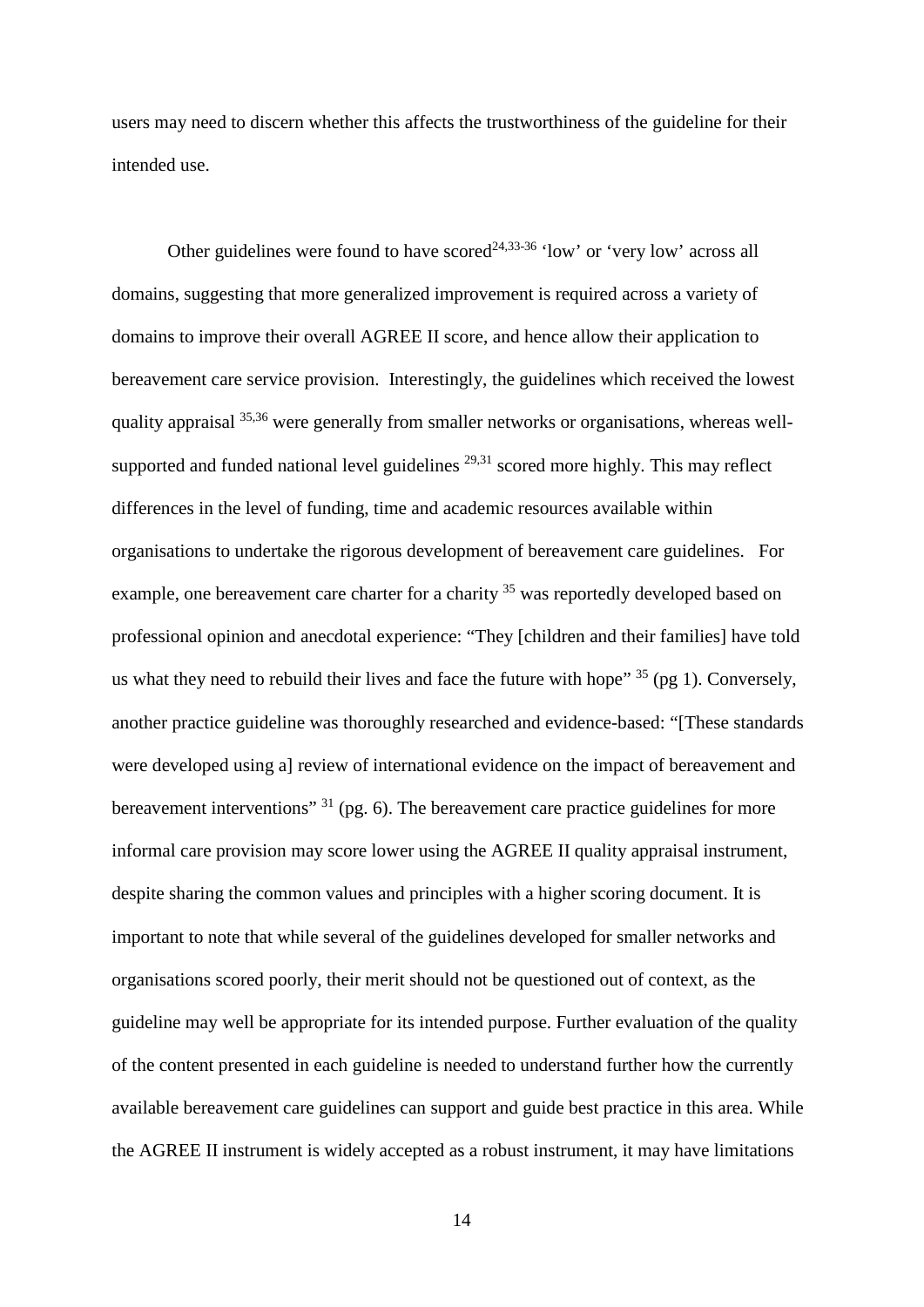for the quality appraisal of practice guidelines in the diverse arena of bereavement care. This is highlighted in our analysis, with two different methods of assessment of the overall quality of each guideline showing mixed results for some guidelines (Table 3). Therefore, when selecting and implementing bereavement care guidelines, quality appraisal tools can only go so far, and individuals need to consider the appropriateness of each guideline in the context of their intended purpose.

Understanding and utilizing the quality appraisal outcomes outlined in the AGREE II or similar appraisal instrument may benefit the ongoing development of bereavement care practice guidelines. However, when developing guidelines, it is important to acknowledge the range of care providers in the field bereavement care, and that bereavement care practice guidelines need not be overly prescriptive. Rather they should clarify the goals and principles underlying the provision of good bereavement care. The diversity between formal and informal bereavement care providers means it is unlikely that all individuals working in this area possess the time, skills or resources to be able to search for and evaluate best-practice evidence. Therefore, strategies are required to improve access to reliable up-to-date evidence across a simple and informal platform. An example of this is the free and trustworthy palliative care and bereavement specific search tool called CareSearch, which has recently been developed as a service to connect practitioners to global best practice evidence 45.

It has been suggested that there may be a perceived (or actual) disconnect between researchers and practitioners in the field of bereavement care, which may be a factor that limits both the development and application of bereavement care practice guidelines. A lack of practical implementation for guidelines in other health-care fields has been reported 16,46 indicating the extent of this issue. Successful implementation of guidelines is dependent on a substantial amount of time, money and resources. There is also limited decisive guidance on how guidelines can be successfully implemented <sup>46</sup>, which may be limiting the effectiveness

15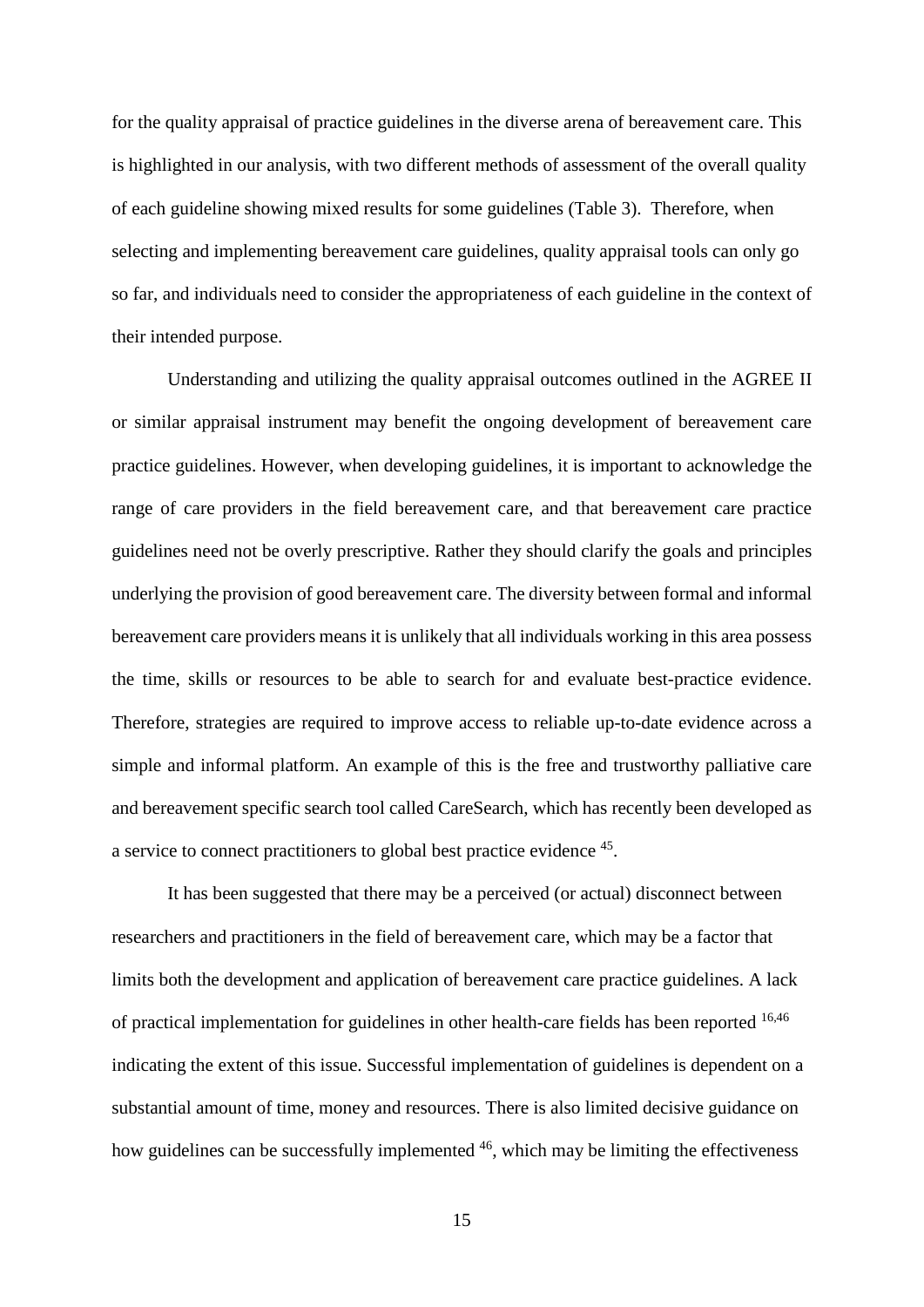of guidelines for patient health outcomes. It has been argued that many practitioners believe that scientific research holds little relevance for their work, and conversely, some researchers consider clinical practice has little applicability to the scientific study of bereavement <sup>47</sup>. Nevertheless, a growing body of evidence suggests that clinicians and researchers can and should inform bereavement practices, including the development and implementation of practice guidelines 47 through improving communication channels and knowledge exchange across the sector. Utilizing the existing quality appraisal frameworks, such as the considerations outlined in the AGREE II instrument, may support the development of robust guidelines for bereavement care.

Regardless of how well bereavement care practice guidelines may be written, it is likely that compromises will be made between the practice ideal and pragmatism when being implemented $48$ . Recent surveys paint a sobering picture of the extent to which current bereavement care practice guidelines are implemented in palliative care services. One survey that evaluated the alignment between bereavement care provided by palliative care services and existing practice guidelines in Australia <sup>49</sup> found a disconnect between bereavement support provided by these services and the established practice guidelines and assessment tools. Less than 25% of palliative care services who responded to the survey reported complying with a practice guideline which related to a care provider conducting a follow up assessment with bereaved clients. Similarly, a large survey of bereavement support practices <sup>50</sup> across 370 palliative care services reported that bereavement care did not appear to be sufficiently integrated into palliative care practice. It was reported that only 33% of services based their practice on formal guidelines or policies. The overall low quality of guidelines identified in this review may be a factor contributing to their lack of application in clinical practice. This highlights the importance of the recommendations made in this review to improve the process used to develop bereavement care practice guidelines. Additionally, greater consideration must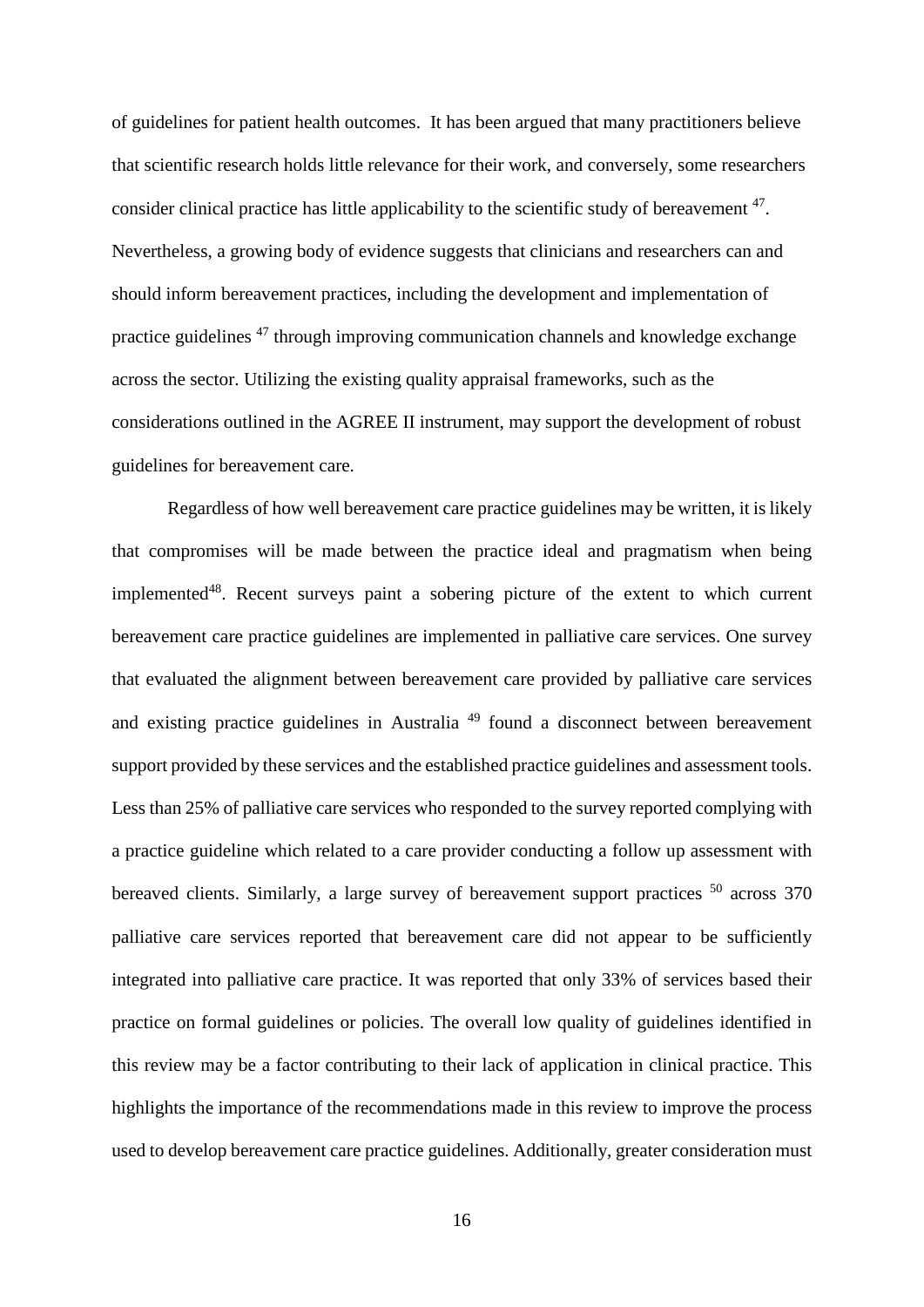be given to the opinions and stand-points of managers and funding agencies throughout the development, subsequent implementation and evaluation of practice guidelines <sup>47</sup> to support their adoption in clinical practice.

Whilst this review has provided useful information on bereavement care guidelines, it is not without limitation. The review of written bereavement care practice guidelines in this study may not fully capture the implementation of bereavement care practice guidelines when delivering care. For example, there may be word or page limits on published guidelines that do not reflect the level of preparation in the development process. Alternatively, bereavement care practitioners may have limited need for understanding how guidelines were developed and may prioritize the suitability and usefulness of the guidelines to their practice. While the development process is an important consideration, the methodological rigor and quality of the clinical content within a clinical practice guideline are not necessarily correlated <sup>11</sup>. Therefore, when considering the quality of bereavement care practice guidelines, users of these tools may find it useful to couple this with a content appraisal to ensure a tool is contextually appropriate for their purpose. Additionally, despite our best efforts and a comprehensive search strategy, it is possible that not all bereavement care practice guidelines were identified. This may include bereavement care practice guidelines not written in English, which may have limited the scope of our evaluation to guidelines from Western countries. Across the world, there are culturally specific customs and beliefs surrounding death, and in the West, there is a cultural drift away from traditional ways of mourning  $51$ . Therefore, generalizing the findings of this review may be ethnocentric, and local cultural values must be considered when providing bereavement care. An additional limitation is the exclusion of palliative care practice guidelines that did not focus specifically on bereavement care. As palliative care providers often integrate bereavement care into their practice this could have excluded relevant information. Despite these limitations, this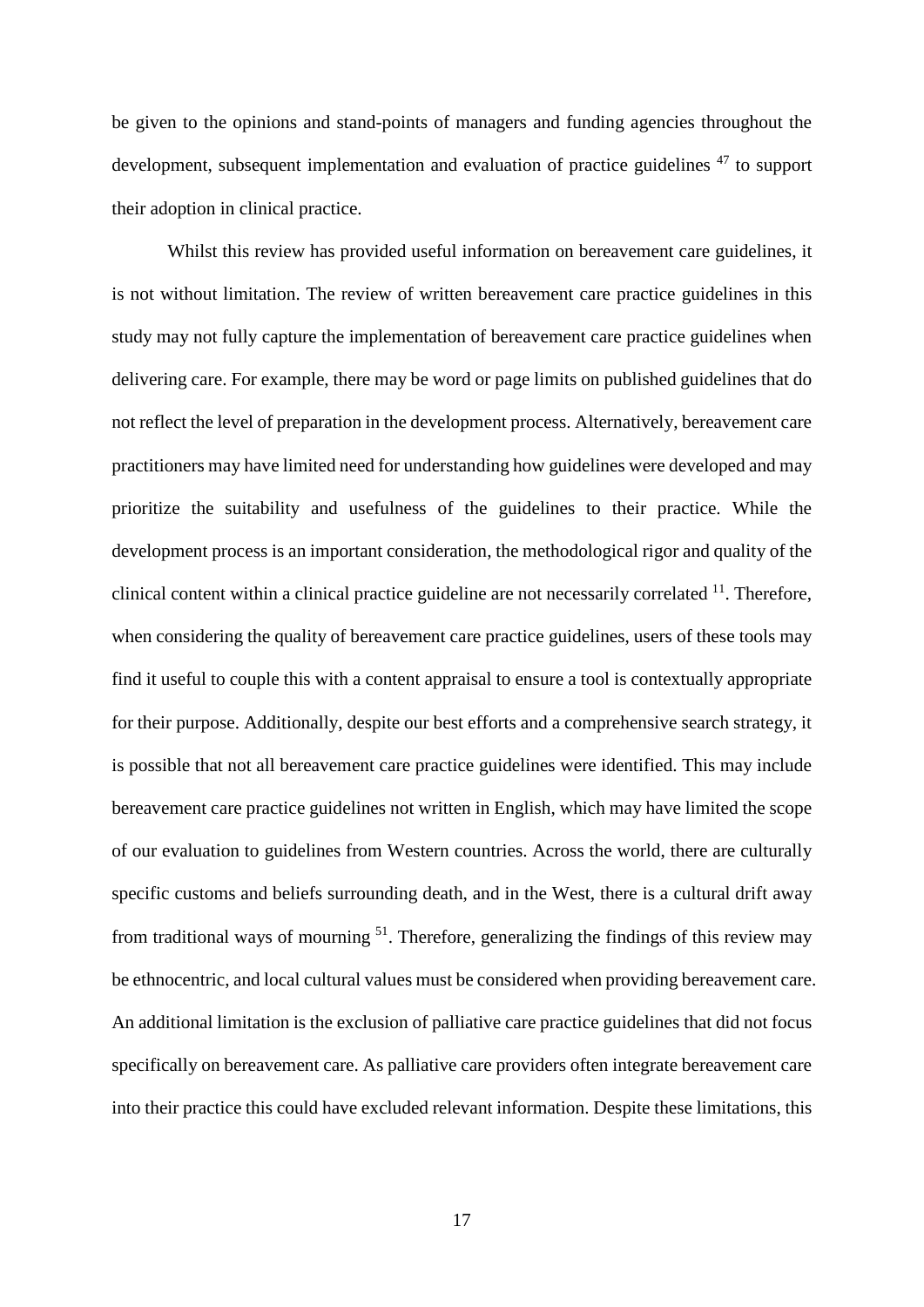review is significant as the first systematic review of available bereavement care guidelines, coupled with an evaluation of the quality of their development process.

In conclusion, this review is the first systematic identification and quality appraisal of bereavement care practice guidelines based on the guideline development process using the AGREE II instrument. This review identified sixteen bereavement care practice guidelines, which were from grey literature sources, that had been developed for a variety of purposes, but shared similar values and principles relating to the provision of consistent, safe, ethical and appropriate bereavement care. One guideline had overall high quality and three could be recommended for use without modification, indicating few of the bereavement care practice guidelines identified met the quality standards related to the process used to develop the article. However, as the quality of the guideline content was not appraised this outcome should be interpreted cautiously, as the content of each guideline may well be appropriate for its intended purpose. The use of the AGREE II or similar appraisal instrument has the potential to help an individual discern whether an existing guideline is suitable for their scope and purpose. Additionally, appraisal instrument frameworks may be useful to improve the ongoing development of practice guidelines and subsequently contribute to improvements in care delivery. Further research on the quality appraisal of the content of bereavement care guidelines is warranted to complement our appraisal of the development processes.

#### **References**

- 1. Ayers T, Balk D, Bolle J, et al. Report on bereavement and grief research. *Death Studies.* 2004;28(6):491-575.
- 2. Christian KM, Aoun SM, Breen LJ. How religious and spiritual beliefs explain prolonged grief disorder symptoms. *Death Studies.* 2019;43(5):316-323.
- 3. Bryant RA. Current knowledge about prolonged grief disorder. *Grief Matters: The Australian Journal of Grief and Bereavement.* 2018(1):21.
- 4. Johannsen M DM, Zachariae R, Lundorff M, Farver-Vestergaard I, O'Connor M. Psychological interventions for grief in adults: A systematic review and meta-analysis of randomized controlled trials. *Journal of Affective Disorders.* 2019;253:69-86.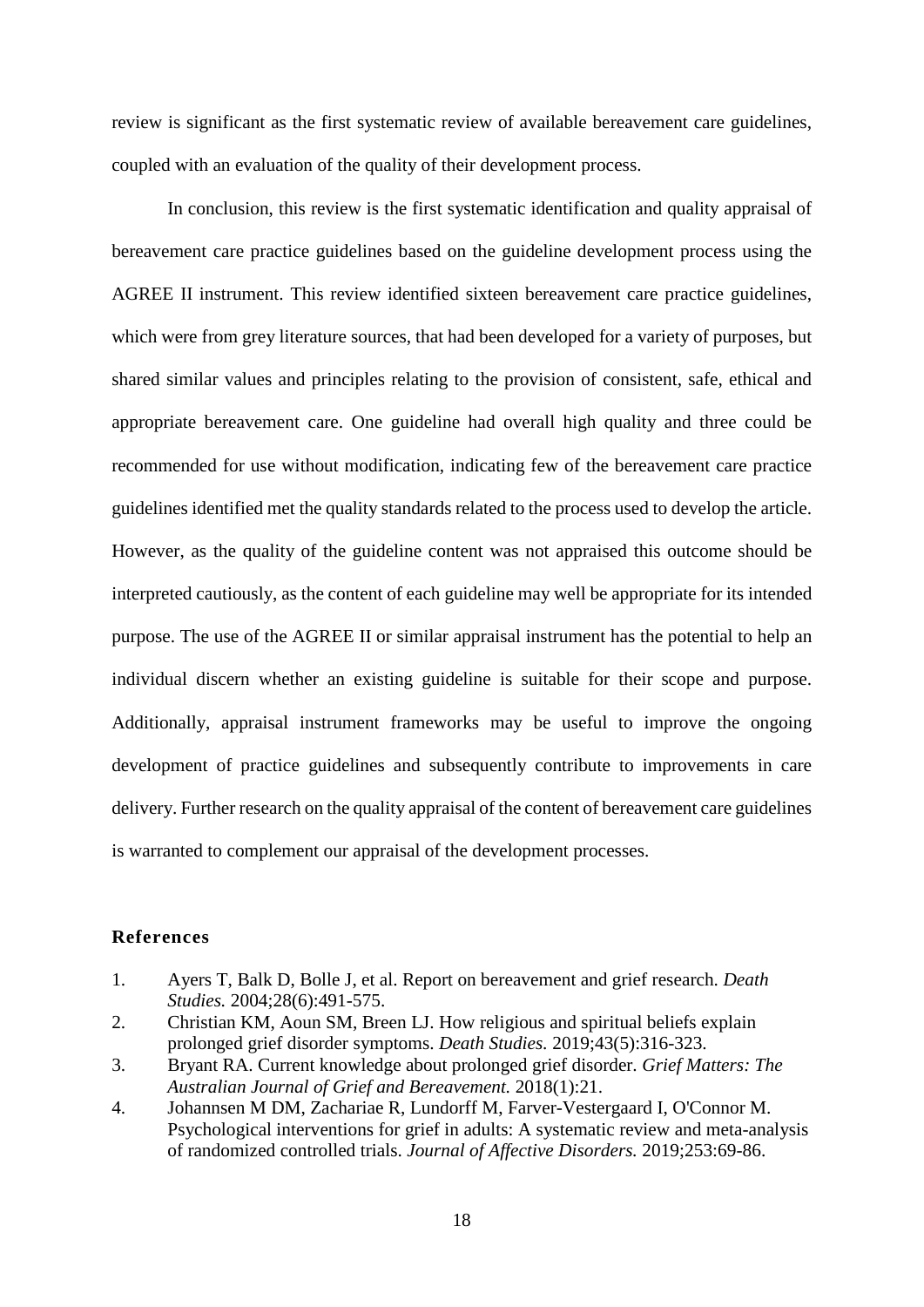- 5. Keegan O. *Standards for bereavement care* Morrison Chambers, 32 Nassau Street, Dublin 2: Irish Hospice Foundation 2002.
- 6. Rumbold B, Aoun S. An assets-based approach to bereavement care. *Bereavement Care.* 2015;34(3):99-102.
- 7. McSweeney M, Spies M, Cann CJ. Finding and evaluating clinical practice guidelines. *Nurse Practitioner.* 2001;26(9):30-39.
- 8. Graham R MM, Miller Wolman D, Greenfield S, Steinberg E, eds. Clinical practice guidelines we can trust. In: National Academies Press; 2011.
- 9. Jin Y, Wang Y, Zhang Y, et al. Nursing Practice Guidelines in China do Need Reform: A Critical Appraisal Using the AGREE II Instrument. *Worldviews on Evidence-Based Nursing.* 2016;13(2):124-138.
- 10. Brouwers MC, Kho ME, Browman GP, et al. AGREE II: advancing guideline development, reporting and evaluation in health care. *Canadian Medical Association Journal.* 2010;182(18):E839-E842.
- 11. Siering U, Eikermann M, Hausner E, Hoffmann-Eßer W, Neugebauer EA. Appraisal Tools for Clinical Practice Guidelines: A Systematic Review. *PLOS ONE.*  2013;8(12):e82915.
- 12. Hoffmann-Eßer W, Siering U, Neugebauer EAM, et al. Guideline appraisal with AGREE II: online survey of the potential influence of AGREE II items on overall assessment of guideline quality and recommendation for use. *BMC Health Services Research.* 2018;18:1-1.
- 13. Barnett TaB, H and Marsh, P and Kent, K and Ball, M. . *Tasmanian bereavement care network and initiatives project: final report.* Centre for Rural Health, University of Tasmania, Australia 2017.
- 14. Abarshi E, Rietjens J, Robijn L, et al. International variations in clinical practice guidelines for palliative sedation: a systematic review. *BMJ Supportive & Palliative Care.* 2017;7(3):223-229.
- 15. Birken SA, Ellis SD, Walker JS, et al. Guidelines for the use of survivorship care plans:a systematic quality appraisal using the AGREE II instrument. *Implementation Science.* 2015;10(1):1-9.
- 16. Bush SH, Marchington KL, Agar M, Davis DHJ, Sikora L, Tsang TWY. Quality of clinical practice guidelines in delirium: a systematic appraisal. *BMJ Open.* 2017;7(3).
- 17. Durepos P, Wickson-Griffiths A, Hazzan AA, et al. Assessing Palliative Care Content in Dementia Care Guidelines: A Systematic Review. *Journal of Pain & Symptom Management.* 2017;53(4):804-813.
- 18. Website. AE. http://www.agreetrust.org/resource-centre/training/.
- 19. Brouwers MC, Kho ME, Browman GP, et al. Development of the AGREE II, part 2: assessment of validity of items and tools to support application. *CMAJ : Canadian Medical Association Journal.* 2010;182(10):E472-478.
- 20. Messina C, Bignotti B, Bazzocchi A, et al. A critical appraisal of the quality of adult dual-energy X-ray absorptiometry guidelines in osteoporosis using the AGREE II tool: An EuroAIM initiative. *Insights into Imaging.* 2017;8(3):311-317.
- 21. Hudson P, Remedios C, Zordan R, et al. Guidelines for the Psychosocial and Bereavement Support of Family Caregivers of Palliative Care Patients. *Journal of Palliative Medicine.* 2012;15(6):696-702.
- 22. Kerslake D, Chaplin D, Hartley J, Wadey A. New Bereavement Care Service Standards. *Bereavement Care.* 2014;33(1):28-32.
- 23. Jones R. Pregnancy loss and the death of a baby: guidelines for professionals. *Infant.*  2016;12(6):198-199.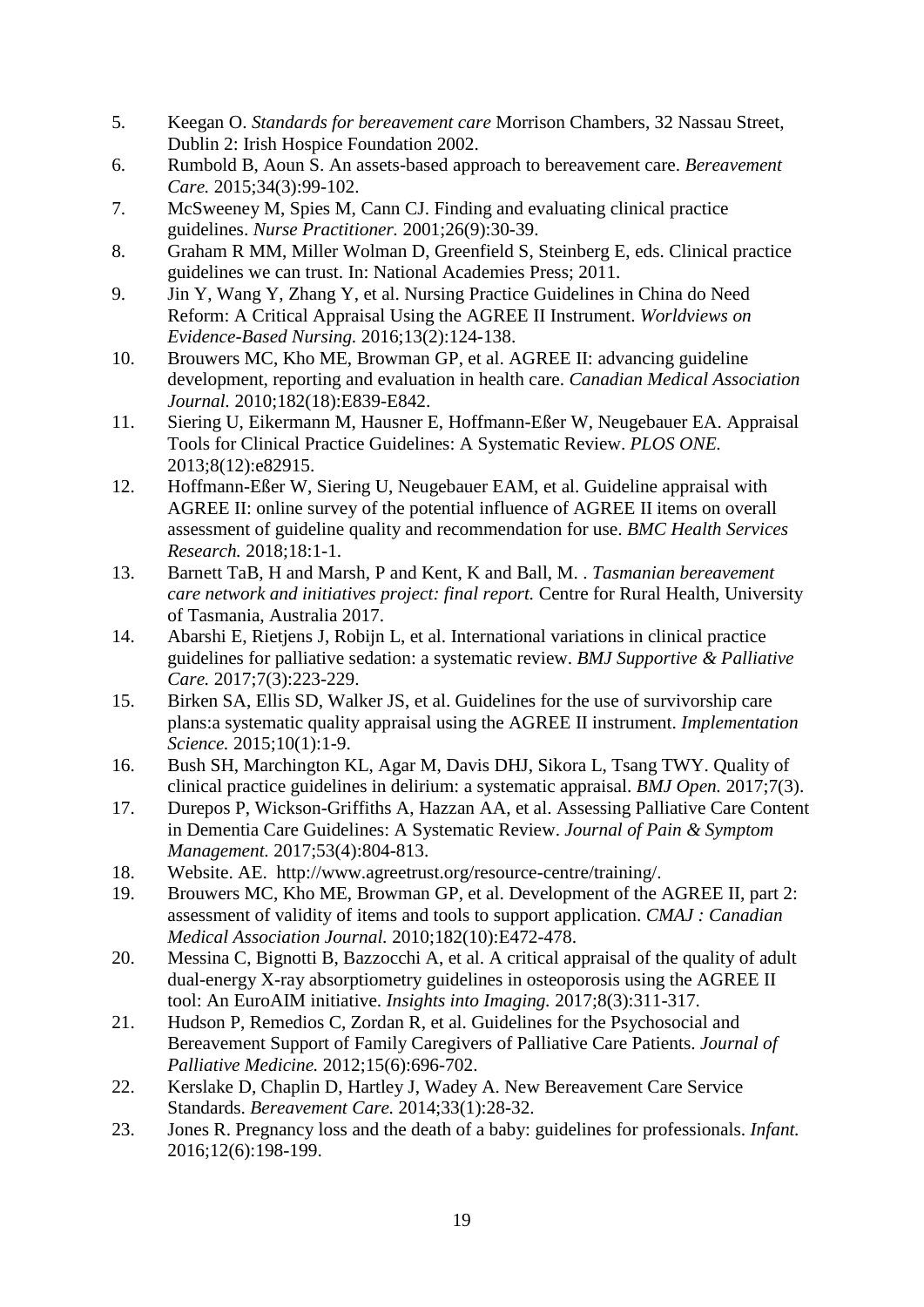- 24. Cruse Bereavement Care and the Bereavement Services Association (BSA). *Bereavement care service standards* United Kingdom: Cruse Bereavement Care and the Bereavement Services Association(BSA);2013.
- 25. Scottish Government Health Directorate. *Shaping Bereavement Care: Consultation On A Framework For Action For Bereavement Care.* Scotland: Scottish Government Health Directorate;2010.
- 26. The MidCentral District Health Board (MDHB) Palliative Care District Group. *Palliative Care Bearevament Support Guidelines.* New Zealand: The MidCentral District Health Board (MDHB) Palliative Care District Group.;2015.
- 27. American Association of Suicidology. *Recommended guiding principles for effective suicide bereavement support groups.* Washington, DC: American Association of Suicidology;2012.
- 28. Health Service Executive. *National Standards for Bereavement Care following Pregnancy Loss and Perinatal Death.* Ireland: Health Service Executive;2016.
- 29. Hall C, Hudson, P., Boughey, A. . *Bereavement support standards for specialist palliative care services.* Melbourne Australia, 2012.
- 30. Anglia Cancer Network. *Policy – Bereavement Care* United Kingdom: Anglia Cancer Network 2011.
- 31. Hudson P, Remedios, C., Zordan, R.,Thomas, K.,Clifton, D., Rewdson , M., Hall, C., Trauer, T., Bolleter, A., and Clarke, D. *Clinical Practice Guidelines for the Psychosocial and Bereavement Support of Family Caregivers of Palliative Care Patients.* Melbourne, Australia: Centre for Palliative Care, St Vincent's Hospital;2010.
- 32. Lifeline Australia And Australian Government Department Of Health And Ageing *Towards Good PracTice: Standards and Guidelines for Suicide Bereavement Support Groups.* Australia: Lifeline australia and australian Government department of Health and ageing;2009.
- 33. British Bnking Association;. *Bereavement Principles* United Kingdom: British Banking Association;2016
- 34. SANDS. *SANDS Principles Of Bereavement Care*. 2016; https://www.uksands.org/professionals/principles-bereavement-care/sands-principles-bereavementcare.; ND
- 35. Winston's Wish. Charter for bereaved children. Winston's Wish 2017 http://www.winstonswish.co.uk/supporting-you/supporting-a-bereaved-child/, 2017.
- 36. The Irish Childhood Bereavement Network (ICBN*). Childhood Bereavement Principles. n.d.;* http://www.childhoodbereavement.ie/about-us/vision-mission-andprinciples/#.WcCkTY9OISs.
- 37. BC's Children's & Women's Health Centre and Canuck Place Children's Hospice. *Guidelines for Loss Support of Dying Children & Their Families.* Canada; ND.
- 38. SANE. *SANE Bereavement Guideline.* Australia: SANE;n.d.
- 39. The National Action Alliance for Suicide Prevention. *Responding to grief, trauma and distress after a suicide: U.S. National Guidelines.* U.S.A: The National Action Alliance for Suicide Prevention;2015.
- 40. Burda BU, Norris SL, Holmer HK, Ogden LA, Smith MEB. Quality varies across clinical practice guidelines for mammography screening in women aged 40-49 years as assessed by AGREE and AMSTAR instruments. *Journal of clinical epidemiology.*  2011;64(9):968-976.
- 41. Becker M, Neugebauer EA, Eikermann M. Partial updating of clinical practice guidelines often makes more sense than full updating: a systematic review on methods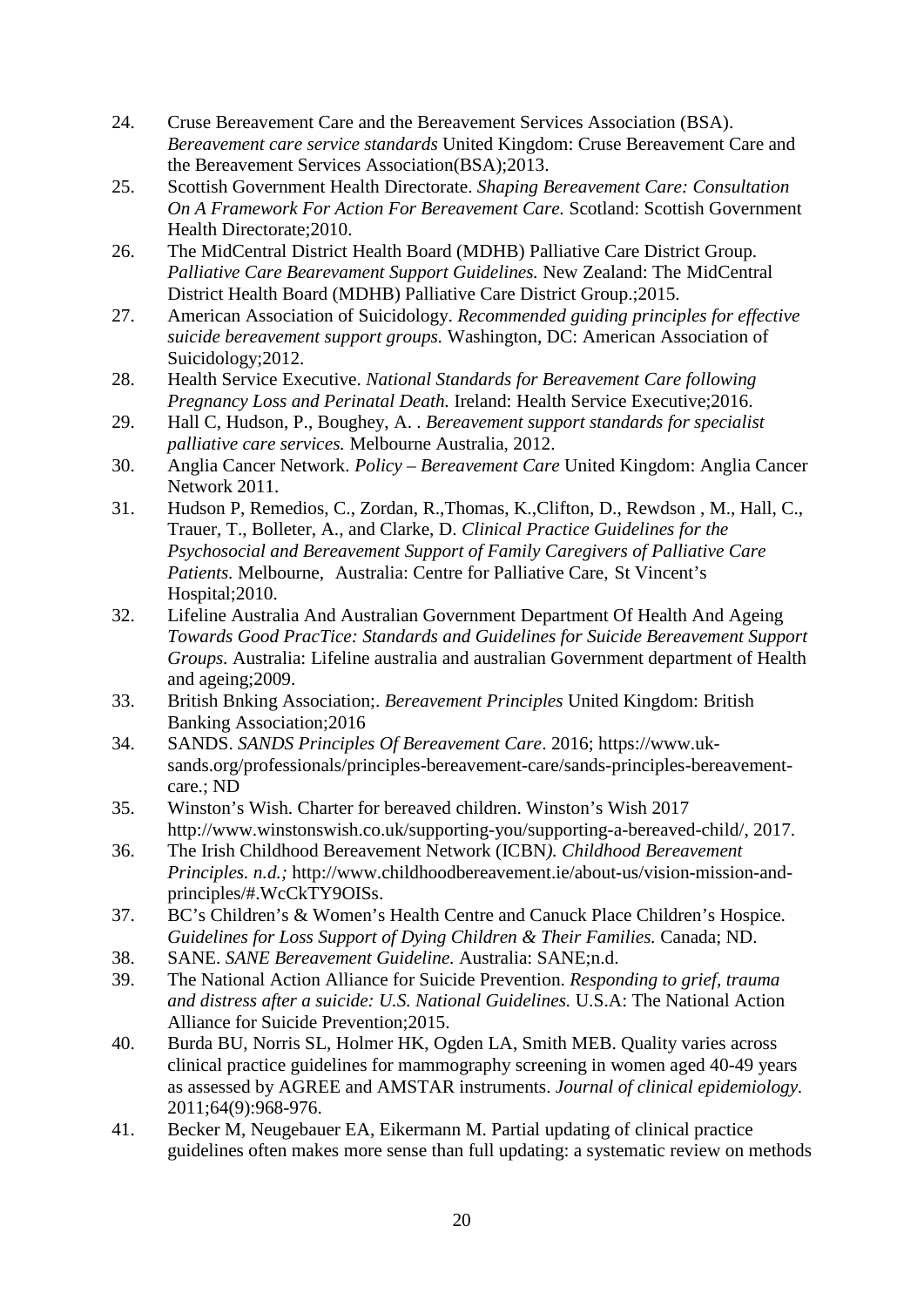and the development of an updating procedure. *Journal Of Clinical Epidemiology.*  2014;67(1):33-45.

- 42. Brouwers MC, Kho ME, Browman GP, et al. Development of the AGREE II, part 1: performance, usefulness and areas for improvement. *Canadian Medical Association Journal.* 2010;182(10):1045-1052.
- 43. Armstrong JJ, Goldfarb AM, Instrum RS, MacDermid JC. Improvement evident but still necessary in clinical practice guideline quality: a systematic review. *Journal Of Clinical Epidemiology.* 2017;81:13-21.
- 44. Kung J, Miller RR, Mackowiak PA. Failure of Clinical Practice Guidelines to Meet Institute of Medicine Standards: Two More Decades of Little, If Any, ProgressFailure of Guidelines to Meet IOM Standards. *JAMA Internal Medicine.* 2012;172(21):1628- 1633.
- 45. Tieman J, Hayman S, Hall C. Find me the evidence: connecting the practitioner with the evidence on bereavement care. *Death Studies.* 2015;39(1-5):255-262.
- 46. Kredo T, Bernhardsson S, Machingaidze S, et al. Guide to clinical practice guidelines: the current state of play. *International journal for quality in health care.*  2016;28(1):122-128.
- 47. Sandler I, Balk D, Jordan J, Kennedy C, Nadeau J, Shapiro E. Bridging the gap between research and practice in bereavement: report from the Center for the Advancement of Health. *Death Studies.* 2005;29(2):93-122.
- 48. Richter Sundberg L, Garvare R, Nyström ME. Reaching beyond the review of research evidence: a qualitative study of decision making during the development of clinical practice guidelines for disease prevention in healthcare. *BMC Health Services Research.* 2017;17(1):344.
- 49. Aoun SM, Rumbold B, Howting D, Bolleter A, Breen LJ. Bereavement support for family caregivers: The gap between guidelines and practice in palliative care. *Plos One.* 2017;12(10):e0184750-e0184750.
- 50. Guldin M MI, KeeganO, Monroe B, Lacasta-Reverte M, Benkel I. Bereavement services in palliative care in Europe: A survey study by the European Association for Palliative Care bereavement taskforce. *European journal of Palliative Care.*  2015;22(4):185-189.
- 51. Parkes CM, Laungani P, Young W. *Death and Bereavement Across Cultures: Second edition.* Taylor & Francis; 2015.

# *Acknowledgements*

The authors would like to acknowledge that a preliminary scoping review of this topic was

undertaken before this systematic search and quality appraisal, and this scoping was published

in print and online as part of a contract report: Barnett T, Bridgman H, Marsh P, Kent K, Ball

M, 'Tasmanian bereavement care network and initiatives project: final report', Centre for Rural

Health, University of Tasmania, Australia (2017). Available at:

<http://bcntasmania.org.au/index.php/11-news/36-bcn-final-report>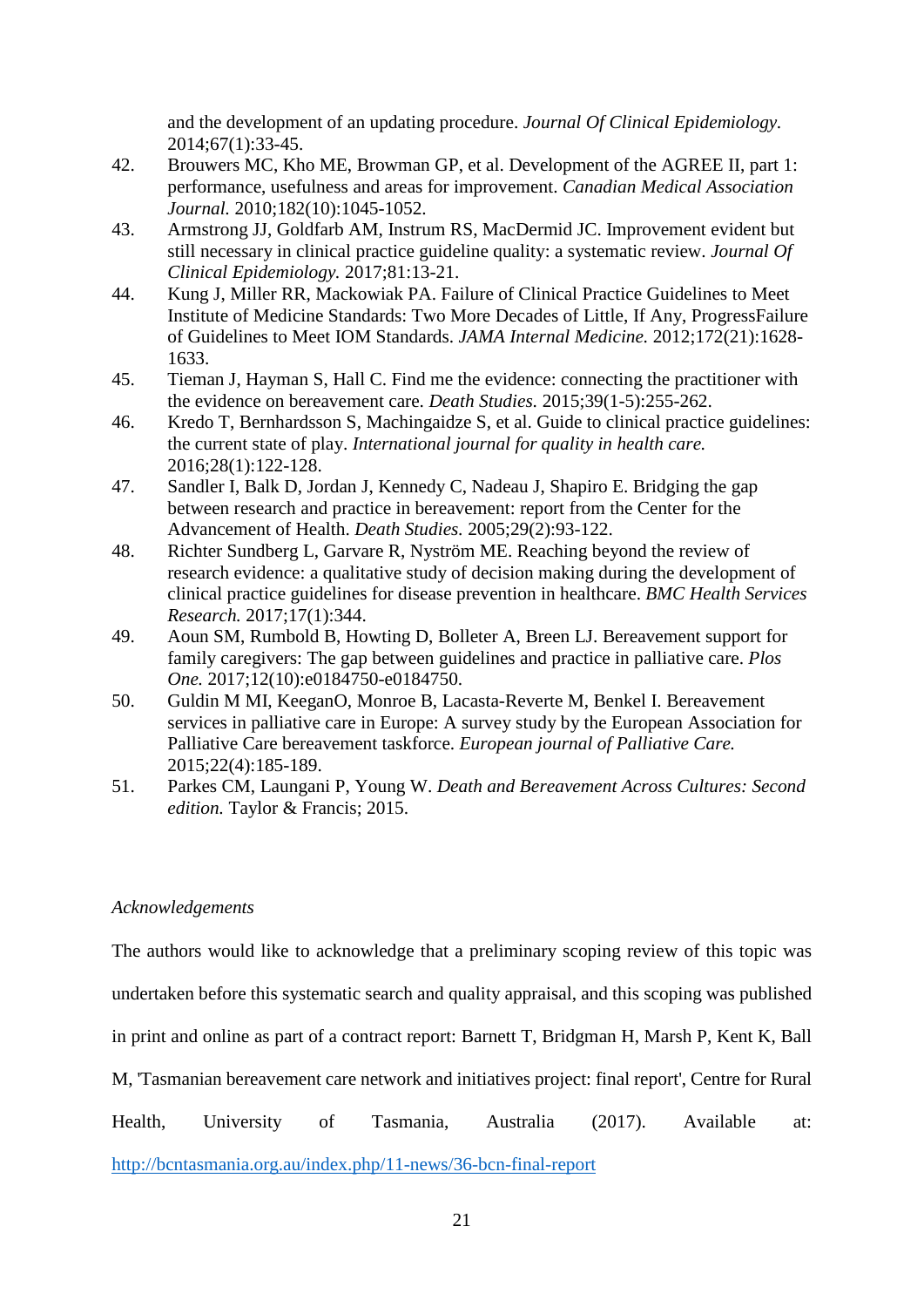# *Funding*

This review was conducted as part of a larger project, funded by the Tasmanian Department of Health and Human Services through the Better Access to Palliative Care Initiative. The motivation for undertaking this review was to develop Bereavement Care Standards for Tasmania, Australia to accompany the establishment of a state-wide Bereavement Care Network [\(www.bcntasmania.org.au\)](http://www.bcntasmania.org.au/)

#### *Declaration of conflict of interest*

All authors have no conflict of interest to declare.

# *Authorship Declaration*

KK, TB, PM, MB were responsible for the project conceptualisation and refining research ideas. KK was responsible for the literature search, instrument selection, collection and preparation of data. KK and BJ appraised the quality of the practice guidelines using the AGREE II instrument and drafted the first copy of the manuscript. All authors contributed to the editing and subsequent drafts of the manuscript and approved this manuscript for publication.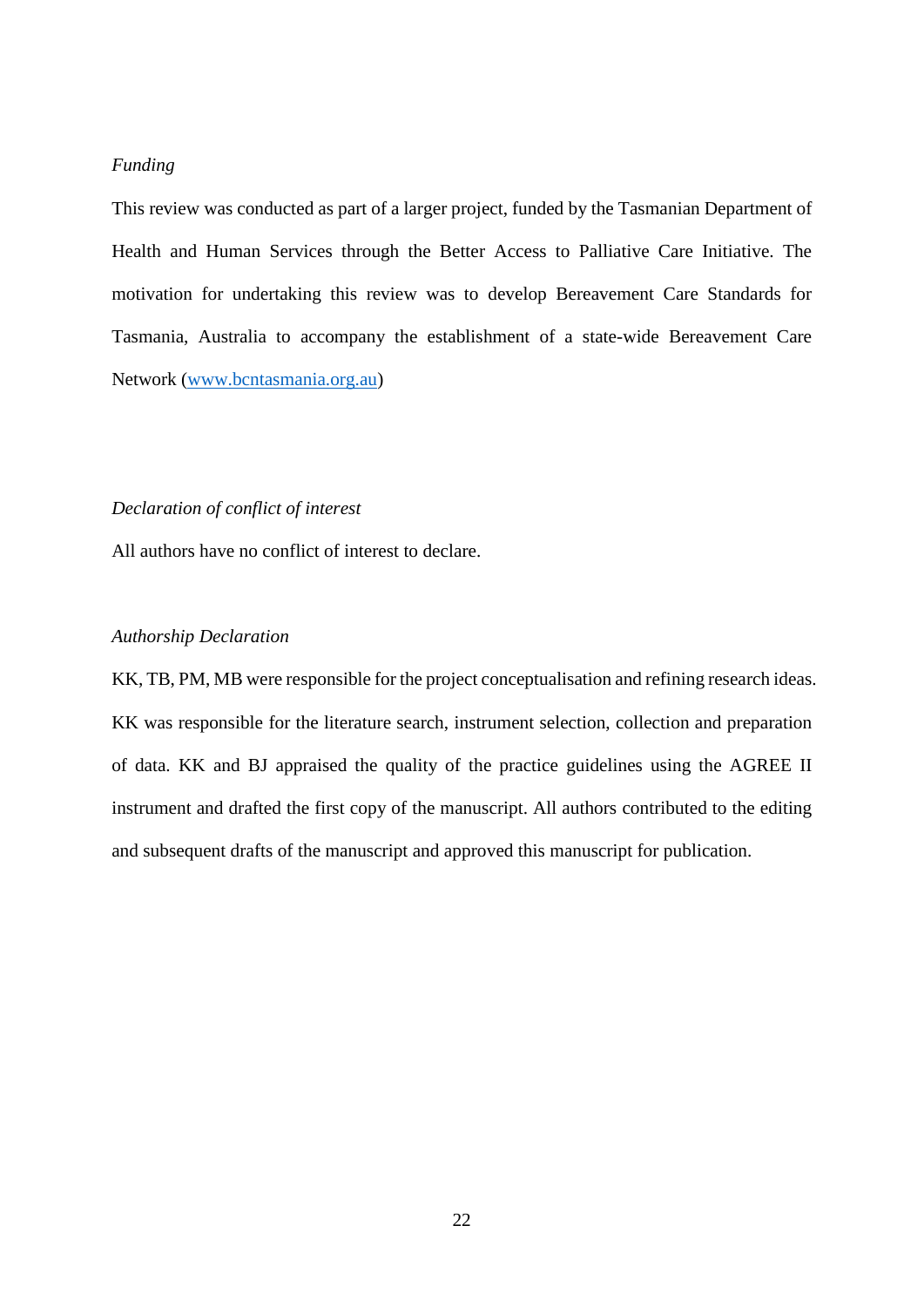**Figures Legend:** Figure 1 Overview of the search strategy and results



Figure 2 Overview of the search strategy and results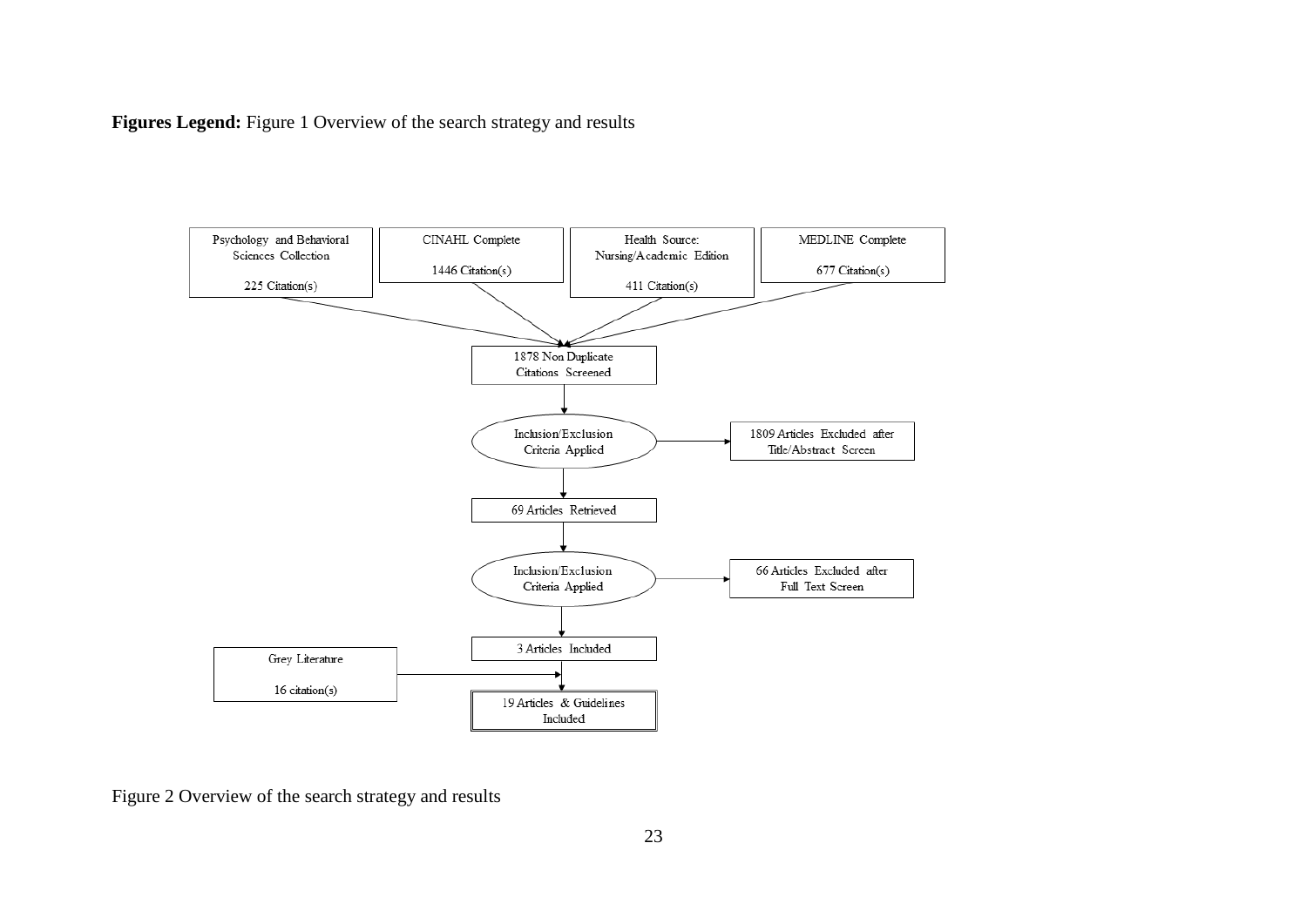# **Tables**

| <b>Domain name</b>              | <b>Item</b>    | <b>Feature to be evaluated</b>                             |
|---------------------------------|----------------|------------------------------------------------------------|
| <b>1. Scope and Purpose</b>     | 1              | The overall objective(s) of the guideline is $(are)$       |
|                                 |                | specifically described                                     |
|                                 | $\overline{2}$ | The health question(s) covered by the guideline is (are)   |
|                                 |                | specifically described                                     |
|                                 | 3              | The population to whom the guideline is meant to apply is  |
|                                 |                | specifically described                                     |
| <b>Stakeholder</b><br>2.        | $\overline{4}$ | The guideline development group includes individuals       |
| <b>Involvement</b>              |                | from all the relevant professional groups                  |
|                                 | 5              | The views and preferences of the target population         |
|                                 |                | (patients, public, etc.) have been sought                  |
|                                 | 6              | The target users of the guideline are clearly defined      |
| <b>of</b><br>3:<br><b>Rigor</b> | $\overline{7}$ | Systematic methods were used to search for evidence        |
| <b>Development</b>              |                |                                                            |
|                                 | 8              | The criteria for selecting the evidence are clearly        |
|                                 |                | described                                                  |
|                                 | 9              | The strengths and limitations of the body of evidence are  |
|                                 |                | clearly described                                          |
|                                 | 10             | The methods for formulating the recommendations are        |
|                                 |                | clearly described                                          |
|                                 | 11             | The health benefits, side effects and risks are considered |
|                                 |                | in formulating the recommendations                         |
|                                 | 12             | There is an explicit link between the recommendations      |
|                                 |                | and the supporting evidence                                |
|                                 | 13             | The guideline has been externally reviewed by experts      |
|                                 |                | prior to its publication                                   |
|                                 | 14             | A procedure for updating the guideline is provided         |
| 4:<br><b>Clarity</b>            | $of$ 15        | The recommendations are specific and unambiguous           |
| <b>Presentation</b>             |                |                                                            |
|                                 | 16             | The different options for management of the condition or   |
|                                 |                |                                                            |
|                                 |                | health issue are clearly presented                         |
|                                 | 17             | Key recommendations are easily identifiable                |
| 5: Applicability                | 18             | The guideline describes facilitators and barriers to its   |
|                                 |                | application                                                |
|                                 | 19             | The guideline provides advice and/or tools on how the      |
|                                 |                | recommendations can be put into practice                   |
|                                 | 20             | The potential resource implications of applying the        |
|                                 |                | recommendations have been considered                       |
|                                 | 21             | The guideline presents monitoring and/or auditing criteria |
| <b>Editorial</b><br>6:          | 22             | The views of the funding body have not influenced the      |
| <b>Independence</b>             |                | content of the guideline.                                  |
|                                 | 23             | Competing interests of guideline development group         |
|                                 |                | members have been recorded and addressed                   |
| <b>Overall</b><br>guideline     |                | Rate the overall quality of this guideline                 |
| assessment                      |                | I would recommend this guideline for use                   |

*Table 1 Summary of AGREE II structure and detailed list of items within each scoring domain*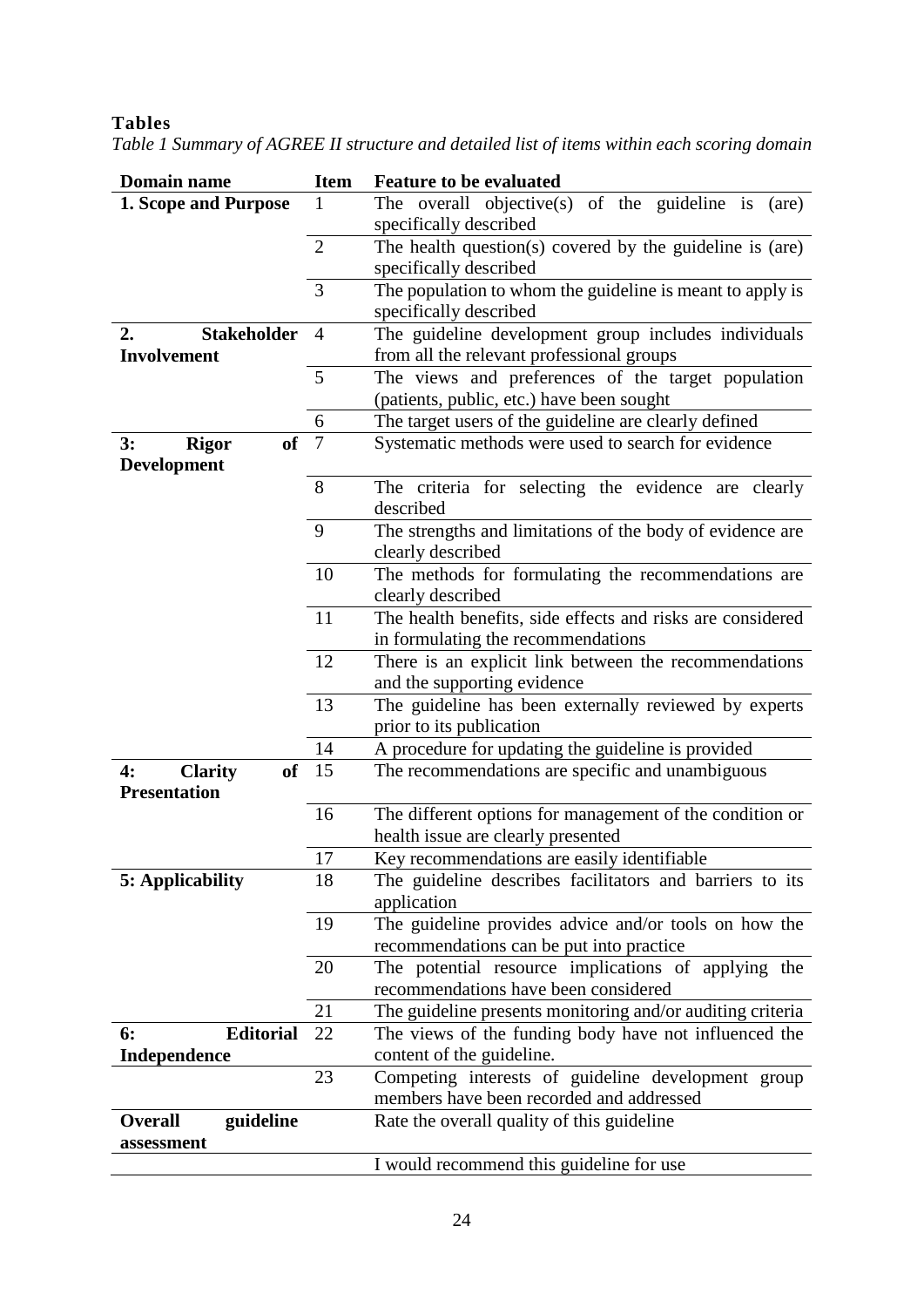| Bereavement care practice guideline title<br>and reference                                                                             | <b>Country and</b><br>scope    | Developed by                                                                                    | Developed for                                                                                      |
|----------------------------------------------------------------------------------------------------------------------------------------|--------------------------------|-------------------------------------------------------------------------------------------------|----------------------------------------------------------------------------------------------------|
| Bereavement care service standards <sup>24</sup>                                                                                       | UK, national                   | Cruse Bereavement Care (Cruse) and<br>the Bereavement Services Association<br>(BSA)             | Professionals working in any sector<br>of bereavement care                                         |
| Shaping Bereavement Care <sup>25</sup>                                                                                                 | UK (Scotland),<br>national     | <b>Scottish Government Health</b><br>Directorate                                                | Service provision by NHS Scotland                                                                  |
| <b>Palliative Care Bereavement Support</b><br>Guidelines <sup>26</sup>                                                                 | New Zealand,<br>organizational | Mid-Central District Health Board<br>(MDHB) Palliative Care Bereavement<br><b>Support Group</b> | Professionals working in the MDHB                                                                  |
| Recommend Guiding Principles for Effective<br>Suicide Bereavement Support Groups <sup>27</sup>                                         | USA,<br>organizational         | American Association of Suicide-<br>ology                                                       | Suicide support groups                                                                             |
| <b>Bereavement Care Following Pregnancy</b><br>Loss and Perinatal Death <sup>28</sup>                                                  | Ireland, national              | Health Service Executive (Ireland's<br><b>Health Service</b> )                                  | Maternity settings                                                                                 |
| Bereavement support standards for specialist<br>palliative care services <sup>29</sup>                                                 | Australia,<br>organizational   | Department of Health, State<br>Government of Victoria, Melbourne                                | Professionals working in state<br>government-funded, adult, specialist<br>palliative care services |
| Policy of Bereavement Care Anglia Cancer<br>Network <sup>30</sup>                                                                      | UK, regional                   | <b>Anglia Cancer Network</b>                                                                    | Members of the Bereavement Care<br>Anglia Cancer Network                                           |
| Clinical practice guidelines for the<br>Psychosocial and Bereavement Support of<br>Family Caregivers of Palliative Care Patients<br>31 | Australia, national            | Researchers from University of<br>Melbourne, St Vincent's Hospital<br>Melbourne, Beyond Blue    | Professionals caring for adult<br>palliative patients throughout<br>Australia                      |
| Standards and guidelines for suicide<br>bereavement support groups <sup>32</sup>                                                       | Australia,<br>organizational   | Lifeline, Suicide Bereavement Support<br>Groups                                                 | Suicide Bereavement Support<br>Groups                                                              |
| Bereavement Principles <sup>33</sup>                                                                                                   | UK, national                   | <b>British Banking Association (BBA)</b>                                                        | For employees working with clients<br>of BBA                                                       |
| Sands Principles of Bereavement Care 34                                                                                                | UK, national                   | Sands – Stillbirth and neonatal death<br>charity                                                | Professionals                                                                                      |

# *Table 2 Summary and features of included bereavement care practice guidelines*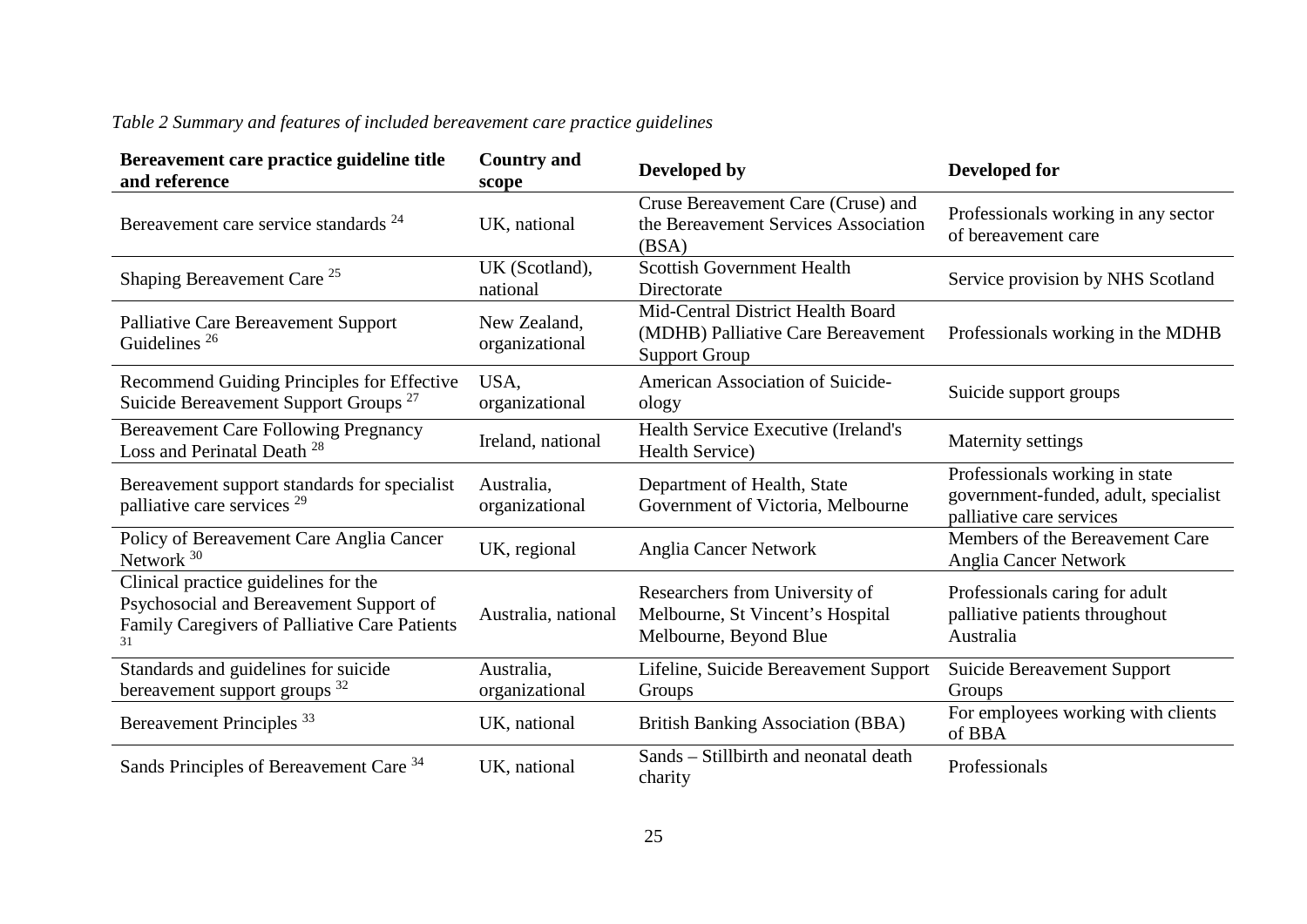| Winston's Wish Charter for Bereaved<br>Children $35$                                                 | UK, organizational           | Winston's Wish charity                                                                       | Professionals working with bereaved<br>children/adolescents                                           |
|------------------------------------------------------------------------------------------------------|------------------------------|----------------------------------------------------------------------------------------------|-------------------------------------------------------------------------------------------------------|
| Childhood Bereavement Principles <sup>36</sup>                                                       | Ireland, national            | <b>Irish Childhood Bereavement Network</b><br>(IBCN)                                         | <b>ICBN</b> members                                                                                   |
| Guidelines for Loss Support of Dying<br>Children & Their Families <sup>37</sup>                      | Canada,<br>organizational    | British Columbia's Children's &<br>Women's Health Centre, Canuck Place<br>Children's Hospice | Professionals working within the<br>developing organisations                                          |
| <b>SANE Bereavement Guidelines</b> <sup>38</sup>                                                     | Australia,<br>organizational | SANE mental illness and bereavement<br>project                                               | Bereavement support professionals<br>for people affected by mental<br>illness/suicide                 |
| Responding to Grief, Trauma, and Distress<br>After a Suicide: U.S. National Guidelines <sup>39</sup> | USA,<br>organizational       | <b>Survivors of Suicide Loss Task Force</b>                                                  | Anyone who is in contact with, cares<br>about, or wishes to help those<br>impacted by a suicide loss. |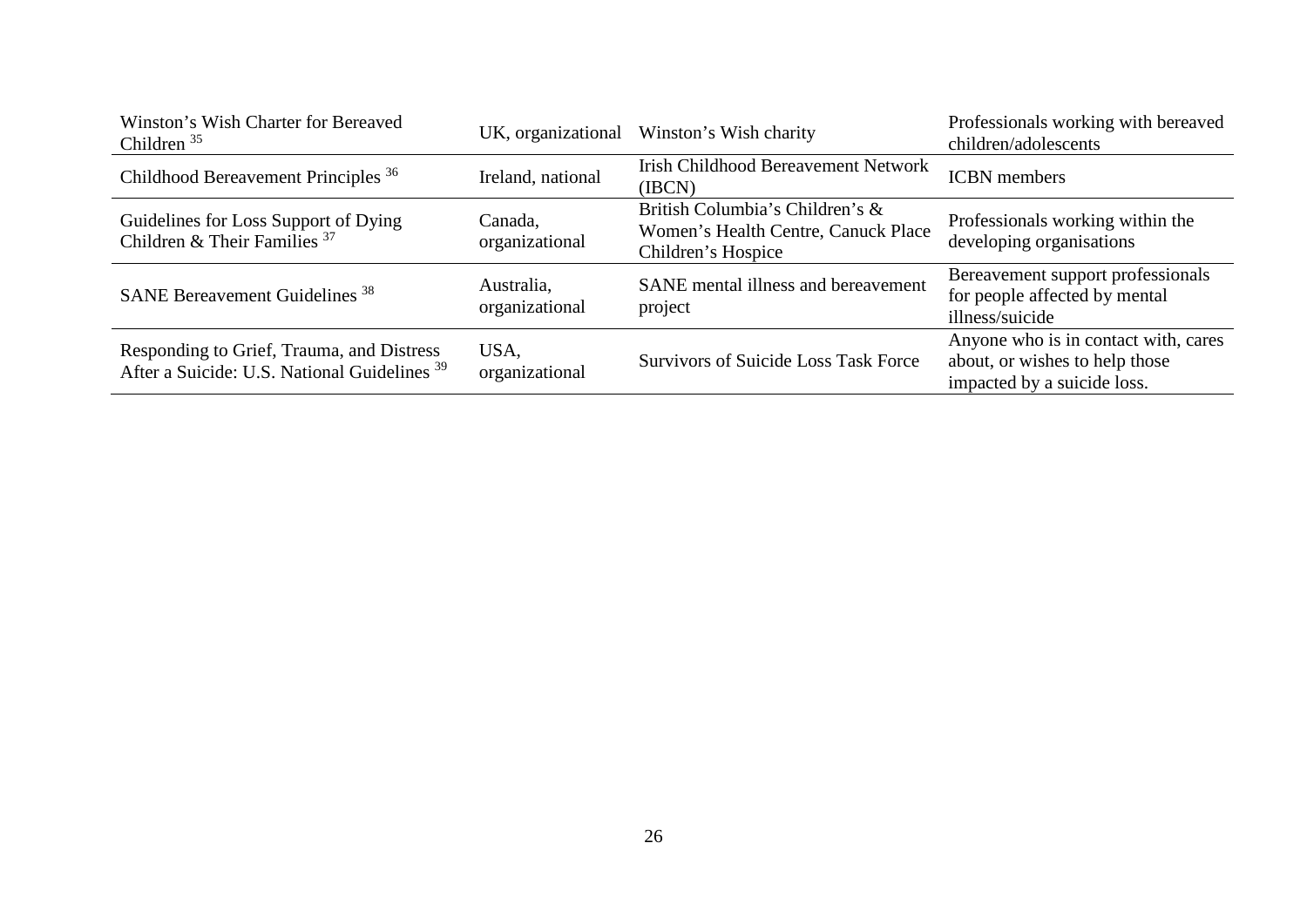| <b>AGREE II Instrument</b> |                                                    |                                                           |                                         |                                                           |                                           |                                                          |                                                                                                                    | <b>Additional quality</b><br>assessment            |                                                         |                                                     |
|----------------------------|----------------------------------------------------|-----------------------------------------------------------|-----------------------------------------|-----------------------------------------------------------|-------------------------------------------|----------------------------------------------------------|--------------------------------------------------------------------------------------------------------------------|----------------------------------------------------|---------------------------------------------------------|-----------------------------------------------------|
|                            | Domai<br>n <sub>1</sub><br>Scope<br>and<br>purpose | Domain 2<br>Stakeholde<br>$\mathbf{r}$<br>involvemen<br>t | Domain 3<br>Rigor of<br>developmen<br>t | Domain 4<br>Clarity of<br>presentatio<br>$\boldsymbol{n}$ | Domain 5<br>Applicabilit<br>$\mathcal{Y}$ | Domain 6<br>Editorial<br>independenc<br>$\boldsymbol{e}$ | <b>Additional</b><br><b>Items</b><br>Overall quality<br>score $(1-7)$ ;<br>Recommendatio<br>$n$ for use $\ddagger$ | <b>Mean</b><br>guidelin<br>e score<br>mean<br>(SD) | <b>Overall</b><br>Quality<br><b>Rating</b> <sup>§</sup> | <b>ICC</b>                                          |
| 24                         | 52.8                                               | 55.6                                                      | 13.5                                    | 52.8                                                      | 10.4                                      | 29.2                                                     | $2.5;$ No                                                                                                          | 35.7<br>(20.8)                                     | Low                                                     | 0.95<br>(0.89)<br>0.98)                             |
| 25                         | $63.9\dagger$                                      | $69.4\dagger$                                             | 18.8                                    | $83.3\dagger$                                             | 29.2                                      | 12.5                                                     | 4.5; Mod                                                                                                           | 46.2<br>(29.7)                                     | Averag<br>${\bf e}$                                     | 0.96<br>(0.92)<br>$\overline{\phantom{a}}$<br>0.98) |
| 26                         | $97.2 \dagger$                                     | $69.4\dagger$                                             | $80.2\dagger$                           | $94.4\dagger$                                             | 58.3                                      | $\boldsymbol{0}$                                         | 6; Yes                                                                                                             | 66.6<br>(35.8)                                     | Averag<br>e                                             | 0.97<br>(0.93)<br>$\overline{\phantom{0}}$<br>0.98) |
| 27                         | $75 +$                                             | 30.6                                                      | 4.2                                     | 36.1                                                      | 33.3                                      | $\boldsymbol{0}$                                         | $2.5;$ No                                                                                                          | 29.9<br>(27.0)                                     | Low                                                     | 0.97<br>(0.94)<br>0.99)                             |
| 28                         | $100 +$                                            | 55.6                                                      | 39.6                                    | 100†                                                      | 22.9                                      | $\boldsymbol{0}$                                         | $4.5$ ; Mod                                                                                                        | 53.0<br>(40.8)                                     | Low                                                     | 0.99<br>(0.97)<br>0.99                              |

*Table 1 Summary of domain scores (expressed as % of maximum score) for bereavement care practice guidelines according to Agree II*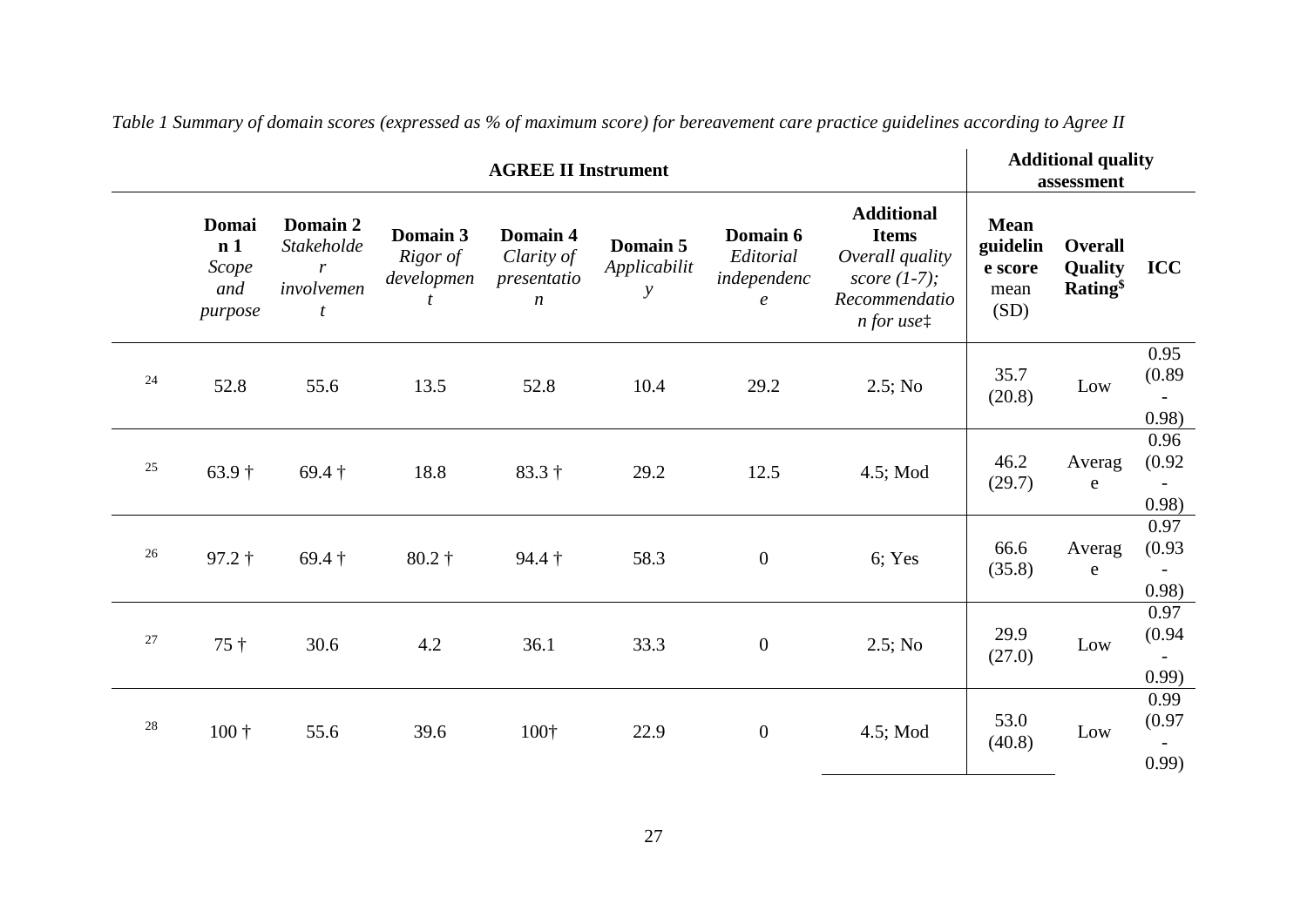| $29\,$ | $80.6\dagger$ | 58.3          | 24               | $100 +$      | $64.6\dagger$  | 25               | 5.5; Yes | 58.8<br>(30.2) | Averag<br>${\bf e}$ | 0.89<br>(0.75)<br>$\sim$ $ \sim$<br>0.95) |
|--------|---------------|---------------|------------------|--------------|----------------|------------------|----------|----------------|---------------------|-------------------------------------------|
| $30\,$ | $100 +$       | 50            | 24               | $100 +$      | $70.8\dagger$  | $\overline{0}$   | 4.5; Mod | 69.0<br>(32.8) | Averag<br>${\bf e}$ | 0.97<br>(0.94)<br>$\sim$ $-$<br>0.98)     |
| 31     | $100 +$       | $91.7\dagger$ | $82.3\dagger$    | $100 +$      | 62.5 $\dagger$ | 25               | 6; Yes   | 76.9<br>(29.0) | High                | 0.96<br>(0.90)<br>$\sim$<br>0.98)         |
| 32     | $86.1\dagger$ | 41.7          | 4.2              | $100\dagger$ | 56.3           | 37.5             | 2.5; Mod | 54.3<br>(34.8) | $_{\text{Low}}$     | 0.98<br>(0.97)<br>$\sim$ $-$<br>0.99)     |
| $33\,$ | 2.8           | 2.8           | $\overline{0}$   | 47.2         | 12.5           | $\boldsymbol{0}$ | 1; No    | 10.9<br>(18.4) | Low                 | 0.93<br>(0.84)<br>$\sim$ $\sim$<br>0.97)  |
| $34\,$ | 11.1          | 11.1          | $\boldsymbol{0}$ | 58.3         | $\mathbf{0}$   | $\boldsymbol{0}$ | 1; No    | 13.4<br>(22.7) | $_{\rm Low}$        | 0.98<br>(0.95)<br>$\sim$<br>0.99)         |
| $35\,$ | 8.3           | 22.2          | $\boldsymbol{0}$ | 41.7         | $\mathbf{0}$   | $\boldsymbol{0}$ | 1; No    | 12.0<br>(16.9) | $_{\rm Low}$        | 0.98<br>(0.96)<br>$\sim$<br>0.99)         |
| $36\,$ | 13.9          | 8.3           | 5.2              | 16.7         | 14.6           | 8.3              | 1; No    | 11.2<br>(4.5)  | Low                 | 0.93<br>(0.84)<br>$\sim$<br>0.97)         |